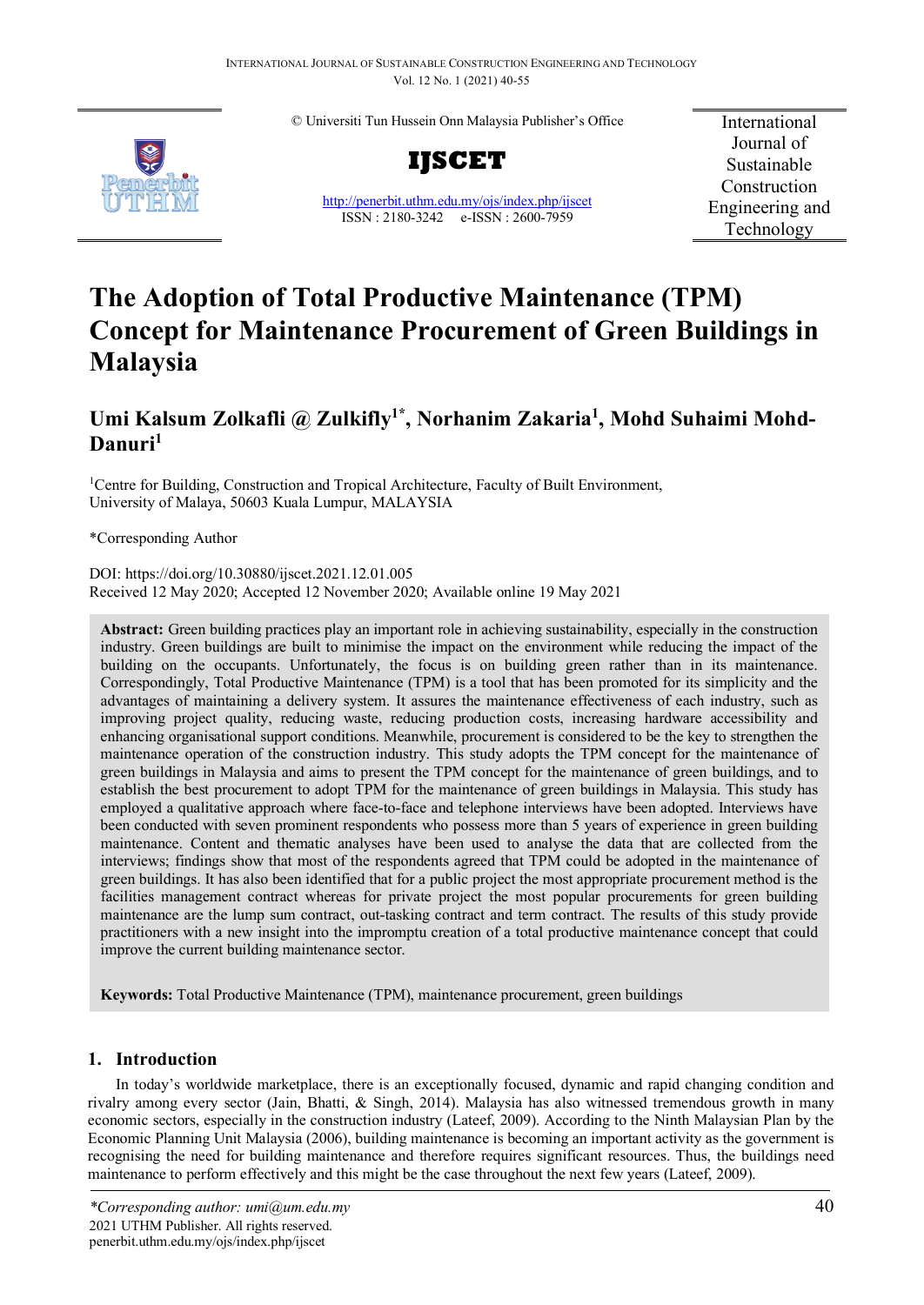In response to upkeep and bolster issues that are encountered in the manufacturing environment, the Total Productive Maintenance (TPM) is developed and introduced by the Japanese in 1971 (Chan, Lau, Chan, & Kong, 2005). TPM is an innovative Japanese concept for the maintenance of facilities and plants (Venkatesh, 2007a),which focuses on maximising equipment effectiveness in order to improve the overall efficiency. It initiates an integrated production and maintenance system covering the entire lifecycle of the facility, covering all relevant areas (i.e. performance, planning, maintenance, etc.) and maximising equipment efficiency (Mwanza & Mbohwa, 2015).

Accordingly, Malaysia has implemented TPM in the manufacturing industry about 16 years ago (Bakri et al., 2014), however, there is a lack of research on the adoption of the TPM concept in the Malaysian construction industry. This study suggests that TPM has great potential to be adopted for green buildings whereby the adoption of TPM concept for the maintenance of green buildings could improve the productivity of the works and plant efficiency, reduce waste during the maintenance periods, and reduce carbon emission (Peter, 2016; Bakri et al., 2014). Significantly, the implementation of TPM could make the system more structured and ensure that the works run smoothly, especially in the maintenance of green buildings.

Research by Bakri et al. (2014) has shown that Malaysia has not yet adopted TPM in the construction industry, hence, there is no maintenance procurement for the TPM concept. Ghadamsi (2012) has said that the procurement method is an important process in the construction industry, which is to ensure project cost efficiency, contract management, and operational coordination. Therefore, the aim of this paper is two-fold: firstly, to present the TPM concept for the maintenance of green buildings in Malaysia; secondly, to establish the best procurement to adopt TPM for the maintenance of green buildings in Malaysia.

Even though there is no application of TPM in the construction industry, adopting TPM is a strategic decision in the maintenance of green building because it will improve the environmental sustainability (Peter, 2016; Bakri et al., 2014); however, the researchers have further added that the adoption of TPM is still weak. Therefore, by understanding the whole framework about the TPM concept for the maintenance of green buildings can actually help to solve the industry maintenance problem.

#### **2. Literature Review**

In 1951, TPM was the first preventive maintenance that was introduced in Japan. In 1971, Nippon Denso Co. Ltd. was initially introduced and had favourably implemented it in Japan. Their activities gained the TPM Excellence Factory Award from the Japan Institute of Plant Maintenance (JIPM). Hangad, Kumar and Siddiq (2013) have defined TPM as the best tool to make the maintenance industry competitive and efficient; JIPM defines TPM as Total (T), i.e. must involve all employees of the company; Productivity (P), i.e. making full use of all sources, and Maintenance (M) as keeping the Man-Machine-Material system in an ideal state (Forum, 2015). Adopted from the work by Hangad (2013), Mad-Lazim et al. (2008) and Hashim et al. (2012), their research have defined TPM in three definitions. First, total efficiency shows that TPM pursues economic benefits, such as cost, productiveness, standard, shipping, security, wellness, and circumstances. Second, the entire maintenance operation involves preventive maintenance, maintenance prevention, and maintainability improvements. Third, all participation of all workers includes self-maintenance by the operator through team exercises, e.g., 'motivation management'.

JIPM has also established an eight-pillars approach for TPM (Figure 1 and Table 1) with a focus on achieving zero break-downs, zero accidents and zero defects (Hashim et al., 2012; Forum, 2015; Dogra et al., 2011).



**Fig. 1 - Eight Pillars of TPM Source: Japan Institute of Plant Maintenance (JIPM)**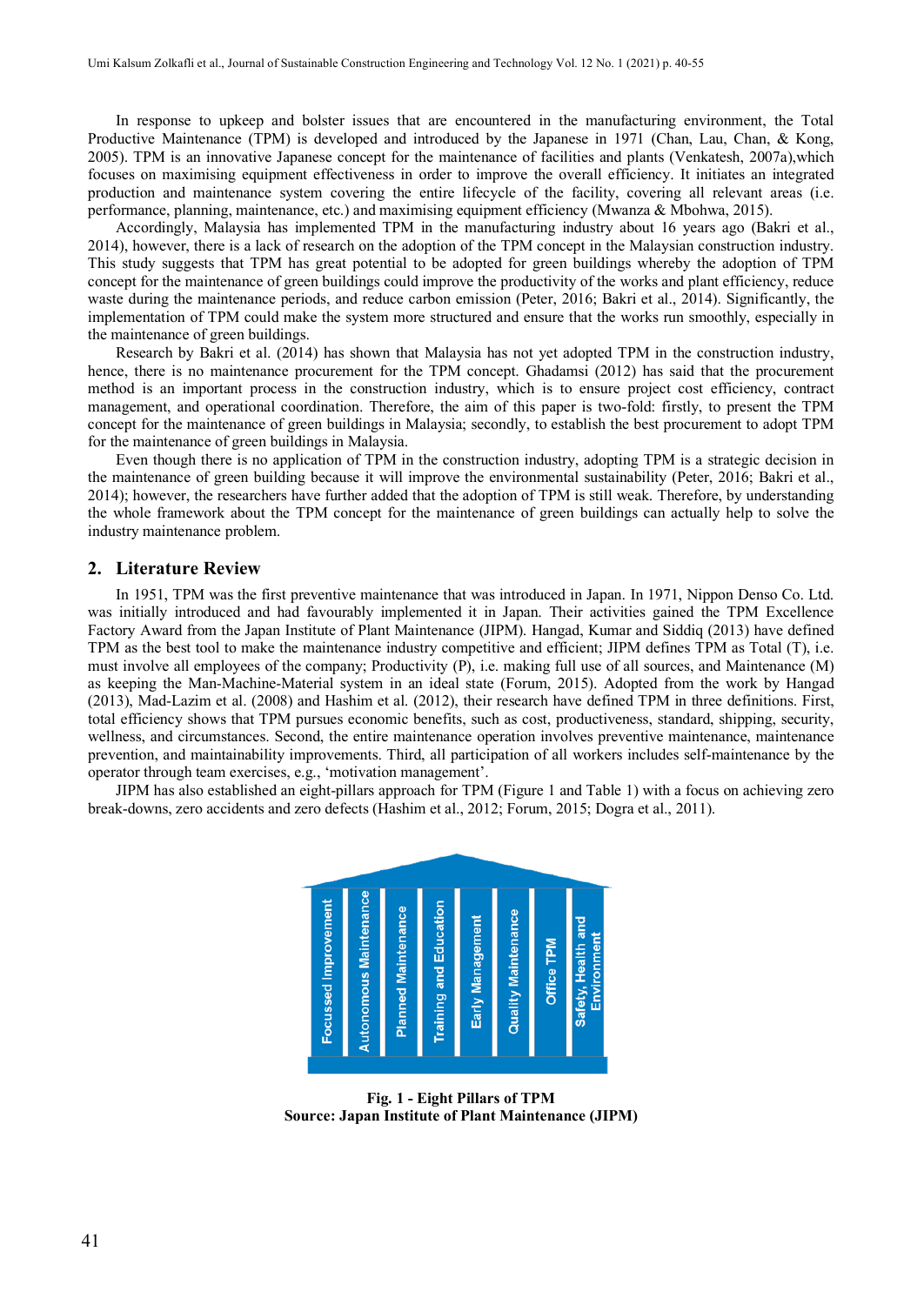| Types of Pillars            | Explanations                                                                                                                                                                                                                                                                                                  |
|-----------------------------|---------------------------------------------------------------------------------------------------------------------------------------------------------------------------------------------------------------------------------------------------------------------------------------------------------------|
| Focussed                    | · To provide a team-based structured approach to eliminate the losses that are clearly                                                                                                                                                                                                                        |
| Improvement                 | identified in any process.                                                                                                                                                                                                                                                                                    |
|                             | • It consists of a series of structured steps which are "Plan, Do, Check and Act (PDCA)                                                                                                                                                                                                                       |
|                             | cycle" that implements on any size or complexity improvement activity in any organisation<br>(Singh, Gohil, Shah, & Desai, 2013).                                                                                                                                                                             |
| Autonomous                  | • To train operators to handle small maintenance task which is to provide operators with skill                                                                                                                                                                                                                |
| Maintenance (AM)            | maintenance so that they can recognise, supervise and ameliorate their processes and<br>facilities (Forum, 2015).                                                                                                                                                                                             |
|                             | • It can be divided into three phrases such as to establish and maintain basic as well as<br>enhance knowledge and optimal conditions.                                                                                                                                                                        |
| Planned                     | • To achieve zero breakdowns (Forum, 2015)                                                                                                                                                                                                                                                                    |
| Maintenance (PM)            | • Assessing current maintenance performance and cost (Venkatesh, 2007c; Wakjira & Singh,<br>2012)                                                                                                                                                                                                             |
|                             | • To produce non-trouble machines and equipment, to produce non-defect products in order<br>to meet the overall needs of customers                                                                                                                                                                            |
| Training and<br>Education   | • To ensure that employees receive the identified skills training that is critical to the<br>successful deployment and personal progress of the TPM, consistent with the<br>organisation's goals                                                                                                              |
|                             | • To educate the employees to learn the two 'Know', i.e. 'Know-How' and 'Know-Why':<br>'Know-How' is allowing the employees to solve the problem based on their experiences,<br>while 'Know-Why' allows the employees to know the reason why they are doing this<br>(Venkatesh, 2007b; Wakjira & Singh, 2012) |
| Early Management<br>(EM)    | • To achieve different results and plans while achieving vertical upgrades and shortening the<br>improvement cycle (Kumar, 2017)                                                                                                                                                                              |
|                             | • It will decrease the duration that is needed to introduce goods and methods, increase the<br>overall equipment efficiency and deliver quantities at the right time at the start of<br>production                                                                                                            |
| Quality Maintenance<br>(QM) | • To achieve the highest quality of customer contentment through zero manufacturing<br>failures (Wakjira & Singh, 2012).                                                                                                                                                                                      |
|                             | • To systematically reduce zero compliance and focus on improvement.                                                                                                                                                                                                                                          |
|                             | • To analyse defects, to eliminate the quality problem and ensuring quality continuity.                                                                                                                                                                                                                       |
| Office TPM                  | • It focuses on all divisions of the company and is responsible for execution and assistance                                                                                                                                                                                                                  |
|                             | (Forum, 2015).                                                                                                                                                                                                                                                                                                |
|                             | • To increase productivity, improve the efficiency of managerial functions, recognise and<br>eliminate losses.                                                                                                                                                                                                |
| Safety, Health, and         | • It is creating a safe workplace and surrounding areas that are unaffected by organisational                                                                                                                                                                                                                 |
| Environments                | processes or processes basis (Wakjira & Singh, 2012).                                                                                                                                                                                                                                                         |
|                             | · To achieve health, no accidents, no damage and no fire, which mean to provide a safe<br>working place for the employees (Forum, 2015; Kumar, 2017; Venkatesh, 2007b)                                                                                                                                        |
|                             |                                                                                                                                                                                                                                                                                                               |

#### **Table 1 - Eight Pillars of TPM**

TPM is the best application for maintenance, where it can change the operation in the company. Additionally, it furnishes the promoting office with some approaches to enhance the nature of their work. Hence, the implementation of TPM brings various benefits to every sector involving maintenance (Forum, 2015; Kumar, 2017; Venkatesh, 2007b). TPM will assist in improving the effectiveness of production management and eliminates significant losses in the industry, and also helps the industry to reduce production management costs and optimise resource utilisation (Venkatesh, 2007b). Besides that, TPM helps in improving production quality by limiting losses and recognising issues in production management (Kumar, 2017). The staffs and workforces will self-maintain their machine while implementing TPM in the sector (Venkatesh, 2007b). Hence, this brings employee ownership and enables them to be fully improved in the organisation. The working area is also improved by adopting TPM (Forum, 2015, Kumar, 2017), where the indirect advantages are improving workers' confidence, workers' ownership of the machine, having a clean, tidy and attractive work area, while the operator's attitude is beneficial to the company (e.g. sharing knowledge and experience among the employees). All the workers cooperate to accomplish the organisation's goal and in creating new ideas in all areas of the organisation (Swanson, 2001).

Numerous organisations are prepared to transform their perspective and become accustomed to the current methods and cultural shifts that are required to successfully implement TPM. The organisation has been unsuccessful in adapting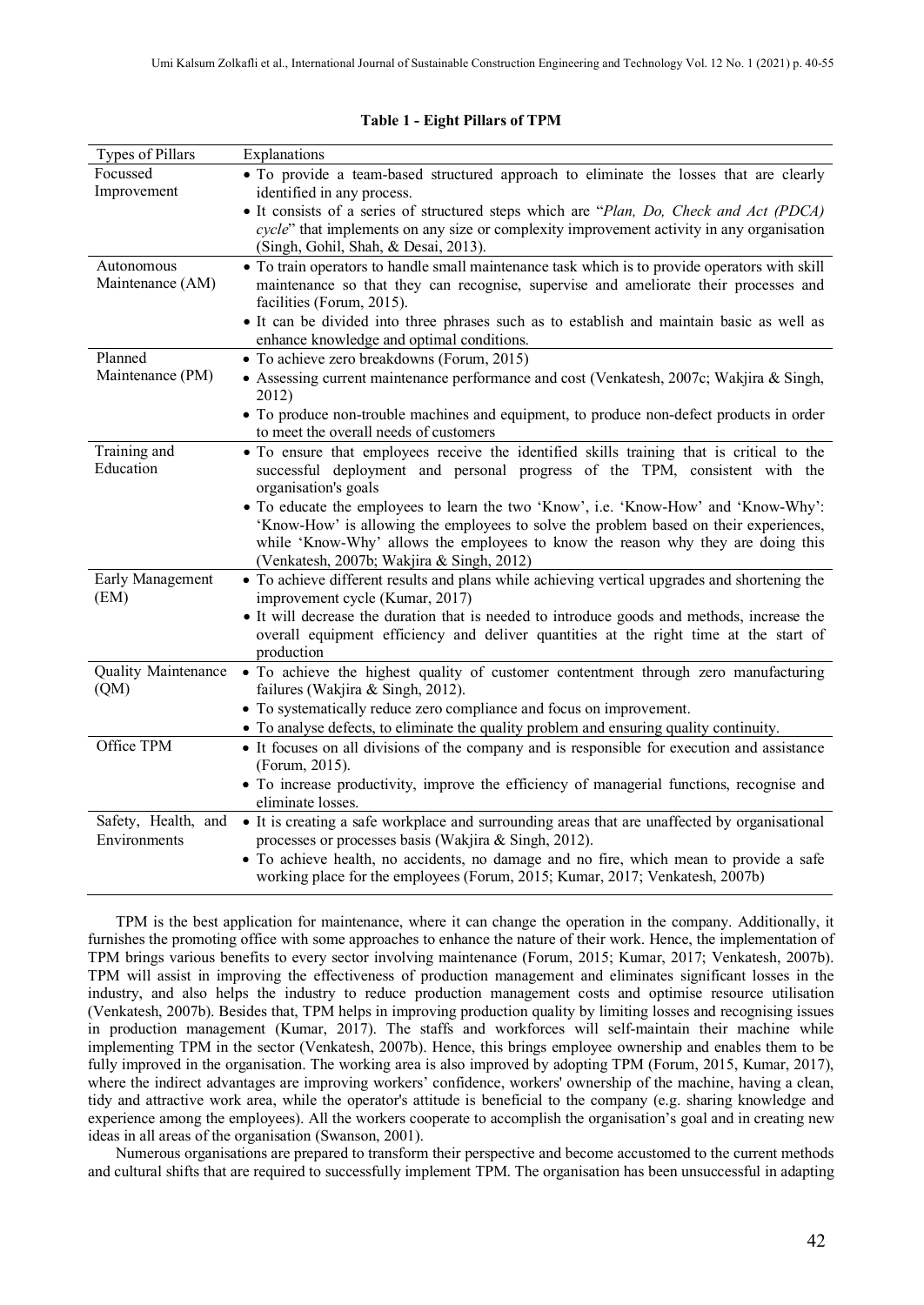the TPM into practice again and again because they do not understand the seriousness of the circumstance and the implementation provisions. Thus, there are various disadvantages of TPM. Firstly, top management does not give a commitment (Poduval, Pramod, & Jagathy Raj, 2015); the program is effective only if the top management is fully involved in the TPM program. Secondly, the organisation's resistant (Poduval et al., 2015): organisations need to have courage in adapting and changing the dynamic environment in the complex ideologies. Notably, most organisations believe that changing their route is dangerous, so adopting TPM is challenging. Companies must change to stay ahead of their competitors. The reason for the failure of TPM implementation in many organisations is that employees cannot understand the TPM correctly. As a result, the employees do not have enough motivation to implement the TPM. Employees must understand what TPM is, why organisations start using TPM drives, and the benefits of TPM implementation. Only then, will the workers be ready to adopt TPM in the future. Since several researchers have mentioned that TPM is the best application for maintenance purposes, therefore this paper is focusing on its application to green building maintenance.

#### **2.1 Green Building**

Green building has become a global key consideration, as an effective way to respond to environmental changes (Chang & Lu, 2017). Buildings can contain many green features, but if they don't use energy efficiently, it is very hard to prove that they are truly green. The Environmental Protection Agency (EPA) has defined green buildings as "In the life cycle of the entire structure, from site selection to planning, construction, implementation, preservation, refurbishment and deconstruction, organisational structure and the use of environmentally responsible and resource efficient processes". Green buildings can also be defined as buildings that are built and maintained to ensure the healthiest environment while maximising the use of natural resources and minimising disruption.

The implementation of green buildings requires the use of more green techniques for the expansion and use of equipment, goods, and systems that protect the natural environment and resources. The performance of the buildings (e.g. environment, people and economy) can be enhanced by this technology (Silverman & Mydin, 2014). Green buildings not only have a real impact on common health and the environment but also minimise management costs, improve the marketability of buildings and organisations, enhance the productivity of the occupants and help generate sustainable communities (Fowler & Rauch, 2006).

Malaysia is a developing country that has an inspirational goal to join the ranks of developed countries. Therefore, the Malaysian government has taken initiatives in several fields to motivate energy-saving practices across the country (Pandey, 2015). One of the energy-saving practices is to construct green buildings where the Malaysian construction industry has been committed to building more sustainable green buildings over the years (Hashim, 2012). Mayor Thomas has said that "Green buildings are good for the environment, good for human and good in saving" (Turcotte, Villareal, & Bermingham, 2006). There are various benefits of green buildings and they are normally based on three basic pillars, e.g. environmentally, socially and economically beneficial (Weetas, 2018; Munshi, 2015; UK Essay, 2013; Abdel Shakour, 2011; Turcotte et al., 2006).

Environmental benefits include reducing emission, protecting natural resources, reducing waste, improving air and water quality. Green buildings have a huge advantage of reducing energy consumption and operating energy consumption. They are very effective due to the use of super-insulated, high-performance windows and passive solar designs window in operating energy. Consumption of water is another goal of green buildings. Water can be saved by recycling rainwater and collecting the greywater, and using it to flush toilets or for gardening (Munshi, 2015); consequently the risk of flooding will become lower by having proper rainwater management (UK Essay, 2013). Reducing the materials is also another consideration of green buildings which can be constructed by renewable, recyclable, reusable and non-toxic materials such as straw, recycled metal, concrete, wool, compressed clods, wood and bamboo (Weetas, 2018; Munshi, 2015). Through the use of these materials the amount of waste that needs to be disposed of in landfills will be reduced (UK Essay, 2013). As such, green design and improved workers' productivity that are related to the use of green materials can improve health benefits. The working environment or living space will affect the occupants' health in the green building, where people who work or live in a comfortable area will increase their effectiveness.

Although green buildings have various advantages, there are still some shortcomings such as cost, the time that is taken and the availability of materials. Cost is known as the most common disadvantage of green building. The improved quality of the construction methods and materials that are used will increase additional funding as the construction of green buildings needs special materials. Moreover, many environmentally friendly materials are not easy to find. Thus because of the difficulty in finding these materials, the costs of materials can be much higher than the normal price. The time that is required to complete a green building is also seen as a disadvantage (Hermans, 2014). Green building projects encourage the use of recycled materials and in the attempt to purchase them increases the completion time in the construction phase (Zainol et al., 2015).

On the other hand, green buildings can reduce the negative impacts of traditional buildings on the environment and the economy through the use of green materials and technologies. Therefore, the government should promote the construction of green buildings and overcome all the shortcomings because green buildings will bring many benefits in protecting the environment and enhance the quality of the people's lifestyle.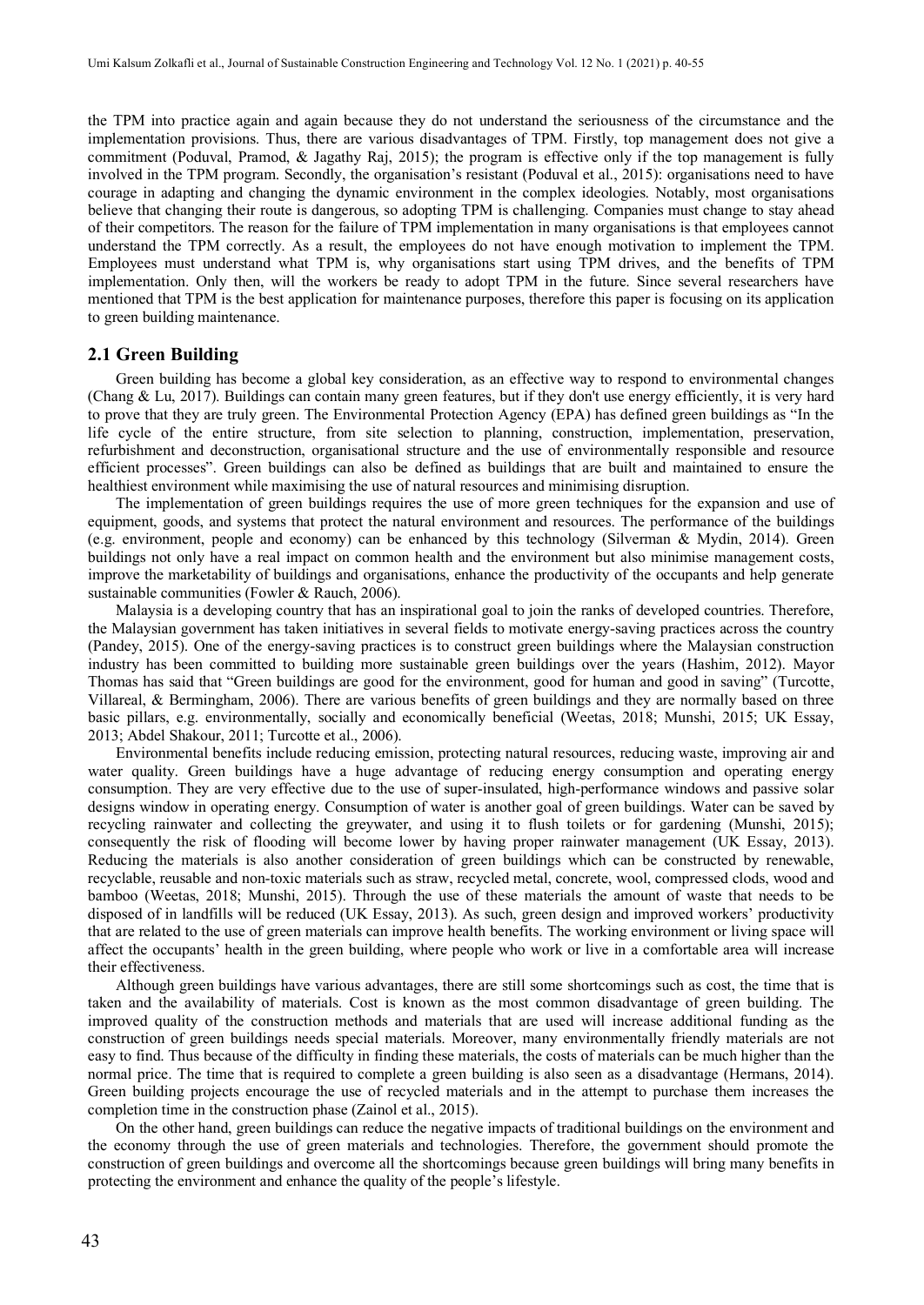Mohd Faris Khamidi (2010) has defined maintenance of a green building as a maintenance process that satisfies the current user's value system without affecting the ability to meet future generations profits. It can also be defined as a building that is sustained by sustainable progress. There are three ways to achieve sustainable progress such as integrated life cycle approach, decrease energy consumption, and to enhance the quality of products and facilities (Hermans, 2014). From an environmental point of view, the earnestness of expanding the life of building components depends on the environmental impact of their life cycle. A Life Cycle Analysis will show the environmental impact data and the environmental impact of a product or activity at the different stages of its life cycle (Hermans, 2014). Energy savings do not meet the definition of maintenance because they mean improving energy performance rather than maintaining 'old' performance (Lateef, 2009). But efficiency and effectiveness maintenance should be considered, i.e. to lower the energy consumption. It is also important to reduce the amount of activity. The design maintenance needs can be predictable in advance and facilitate design revisions (Hermans, 2014). Improving the quality of maintenance can be achieved by repairing building components rather than replacing them. Timely attention to repair possibilities will extend the life of the components. In this regard, consideration should also be given to the accessibility of components of maintenance activities.

In general, the maintenance of green buildings is very important today. It can decrease maintenance costs for machinery, is time saving in administrative contracts, and ensures the final-user maintenance procedures. The target of administration performance has decreased the rates, decrease harmful effects on the environment and reach sustainability in the construction industry (Aghili, Hakim, Mohammed, & Sheau-ting, 2016). Therefore, focus must be made to the procurement methods in ensuring the above savings can be made to the green buildings maintenance.

#### **2.2 Procurement Methods**

Ali and Shirley (2014) and Rwelamila and Edries (2007) have stated that procurement method has turned into a trendy and basic expression in the construction industry*.* Procurement methods act as a significant part in determining and defining the form of contractual methods and the relationship within the people in the project (Ghadamsi, 2016). Park et al. (2009) have described procurement methods as "relation and duties of project crew and the flow of project that is needed to develop capital projects". Rameezdeen and Ratnasabapathy (2006) have stated that it is the main tool for customers to create pre-requisites to achieve project-specific goals. Research that has been done by Masterman (1992), has defined contract procurement as an organisational structure in which a collection of characters is systematically organised and organised in terms of their obligation, liabilities, characters and their interrelationships. Ibbs and Chih (2011) have said that the success and efficiency of the project will be influenced by the chosen procurement method, therefore, the appropriate procurement method will achieve the best project performance (Chua, Ali, & Alias, 2014).

All types of construction procurement methods will affect project performance (Ghadamsi, 2012). The procurement method is an organisational system that allocates specific liabilities and authorities to people and organisations and defines the several parts of project construction" (Love, Skitmore & Earl, 2010). Procurement suggests appropriate contract strategies, bidding documents, selection of experts and contractors, contract organisations, and the avoidance of unnecessary discussions (Patil Chandrashekhar, 2017). Meanwhile, the procurement systems can be categorised into various types such as Traditional methods, Design and Build (D&B), Management Contracting (MC) and Construction Management (CM), as shown in Table 2 (Davis, Love, & Baccarini, 2008; Patil, 2017; Ghadamsi, 2016).

The advantage of traditional procurement is the certainty of procurement. The consultant is nominated by the client to prepare the project details and tender documents such as a bills of quantities, work schedules and drawings. Therefore, the contractor will have a clear understanding of the project and the contract amount. The advantage of design and build is a single point of obligation throughout the project (UK Essay, 2018). Clients only deal with one party so that the completed work can be done easily. The client can also work with contractors and their design teams or supply chains early in the design process to try to implement more functional or workable solutions when necessary (Designing Buildings Ltd., 2018c). The advantage of management contracts is to provide management skills. The contractor-designated design team can use their experience to improve the proposed development costs and buildability, as well as provide advice on packaging and interface risks (Designing Buildings Ltd., 2018c). The advantage of the construction management contract is the transformation of the planning, design, and construction processes into processes of creating value and maximising control.

Time management is considered to be one of the shortcomings of the traditional procurement methods (Trett, 2015; Bordoli, 2014; Kerzner, 2003), whereas the disadvantage of design and build is that the client loses control of the design (Greg Richards, 2006). Experience has shown that contractors will compromise on the design due to project costs, as this can be a client issue. The disadvantage of the management contract is that not all the clients can use this contract, although they can control the design and work before the project is implemented; it is only suitable for those who are experienced customers. Also, the disadvantage of the construction management contract is that a large portion of the total service that the building manager receives is not subject to bidding.

In short, those procurement methods have different advantages and disadvantages. Clients are required to choose carefully the appropriate procurement for their project. Table 2 shows several procurement methods that are used in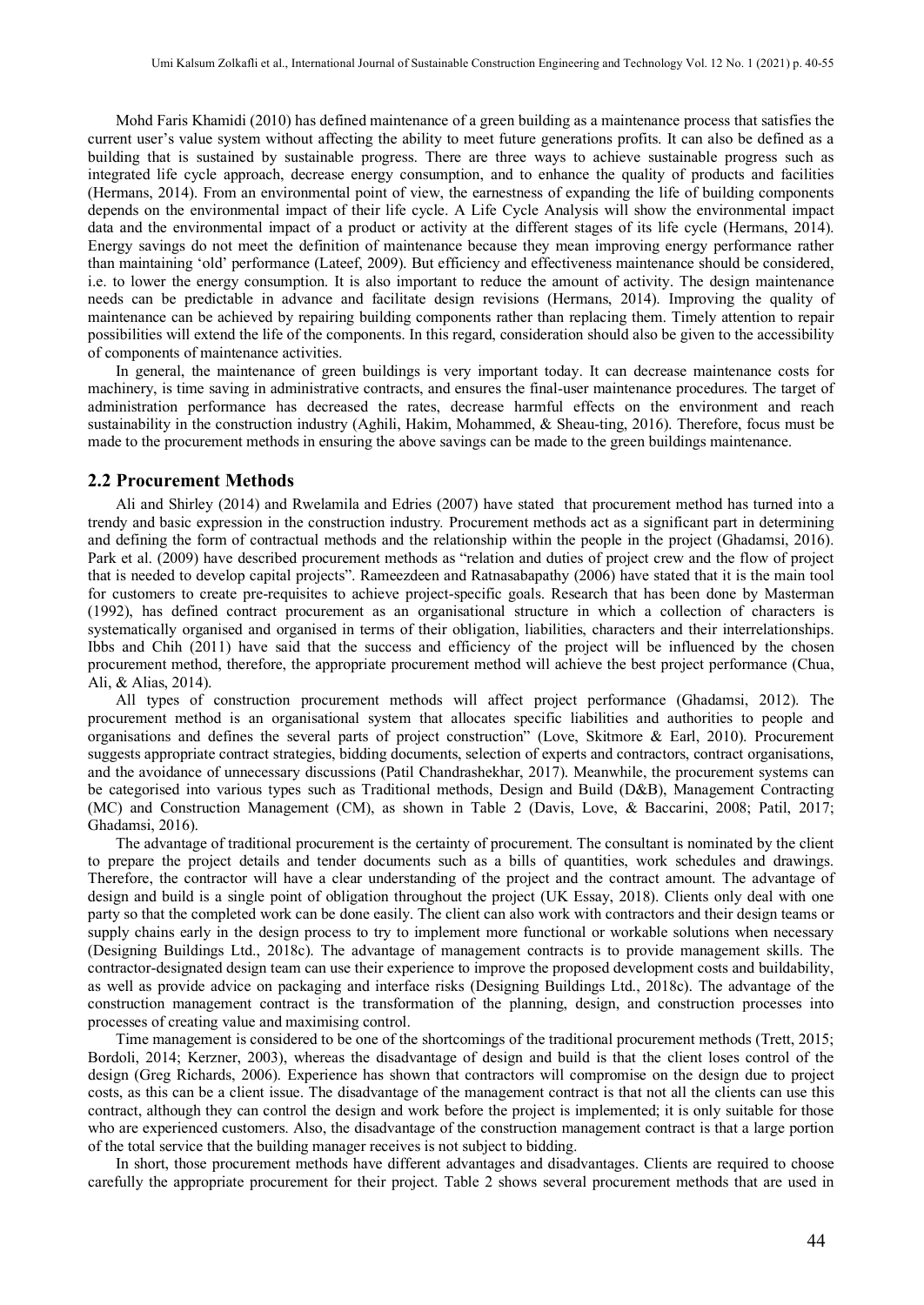building maintenance, namely, Direct Labour or Inhouse, Outsourcing, Out-tasking, Lump Sum Contract, Public-Private Partnership (PPP), Partnering, and Total Facilities Management (TFM) (Wordsworth, 2001; Hui & Tsang, 2004; Ancarani & Capaldo, 2005; Atkin, B., & Brooks, 2005; RICS, 2009; Sheng, 2012).

| of Procurement in Description<br><b>Types</b><br><b>Maintenance Work</b> |                                                                                                                                                                                                                                                                                                                                                                                                                                                                                                                                                                                                                                                                                                                                                                                                                                                                                                                                                                                                                                                                                                                                                                                                                                                                                                                                                                                                                                                                                                                                                                                                                                                                                                                                                                                                                                                               |
|--------------------------------------------------------------------------|---------------------------------------------------------------------------------------------------------------------------------------------------------------------------------------------------------------------------------------------------------------------------------------------------------------------------------------------------------------------------------------------------------------------------------------------------------------------------------------------------------------------------------------------------------------------------------------------------------------------------------------------------------------------------------------------------------------------------------------------------------------------------------------------------------------------------------------------------------------------------------------------------------------------------------------------------------------------------------------------------------------------------------------------------------------------------------------------------------------------------------------------------------------------------------------------------------------------------------------------------------------------------------------------------------------------------------------------------------------------------------------------------------------------------------------------------------------------------------------------------------------------------------------------------------------------------------------------------------------------------------------------------------------------------------------------------------------------------------------------------------------------------------------------------------------------------------------------------------------|
| Direct labour/ In-House                                                  | A way to directly execute construction projects for government clients using<br>professionals and businessmen who are permanently or temporarily<br>employed by the clients (Usman & Sani, 2015).<br>An arrangement in which a customer or a building owner organises the<br>various operations that are involved in the building and uses his materials<br>and manpower to redesign an effective project.<br>It carries out work or project by the simple internal facilities such as<br>unskilled labour, technicians, professionals, merchants and available<br>equipment.                                                                                                                                                                                                                                                                                                                                                                                                                                                                                                                                                                                                                                                                                                                                                                                                                                                                                                                                                                                                                                                                                                                                                                                                                                                                                 |
| Outsourcing                                                              | Outsourcing can be divided into several contracts such as Measured Term<br>Contract (MTC), Specialist Term Contract, Tender Schedule Term Contract,<br>and Repair and Maintenance Contract (RMC) (Chua et al., 2014; Sheng,<br>2012; Hui & Tsang, 2004).<br>Measured Term Contract (MTC)<br>A contract for providing construction works to single contractors<br>$\bullet$<br>within a certain period of time (3 years).<br>The client has his own construction team and is ready to tender.<br>٠<br>The client entrusts the contractor to perform personal work, which may<br>include written instructions, drawings, and assessments of the project<br>agreed with the customer and the contractor.<br>Specialist Term Contract<br>Similar to Measured term contract<br>But it is defined as "specific tasks on a linear base, such as asbestos<br>$\bullet$<br>elimination, elevator preservation or a particular industry such as<br>roofing, tarpaulin and refurbishment" (RICS, 2009).<br>Tendered Schedule Term Contract<br>As a lump sum contract, which is to ensure competitive prices and<br>reduce the selection period of the entire contractor. Work is done in a<br>traditional way, measuring, evaluating and certifying payments.<br>As a short-term contract where the design and tender phases will be<br>reduced by an approximate quantity guide.<br>Repair and Maintenance Contract (RMC)<br>A contractual form of the JCT standard covering such work, the repair<br>and maintenance contract.<br>Applies to the repair and maintenance of the building but not for<br>regular maintenance or repairs of factories and residential resident.<br>It allows the client to estimate the prices based on fixed prices, date<br>work or other rates, and allows flexible pricing and payment structures<br>(Designing Buildings Ltd., 2018) |
| Out-Tasking                                                              | - A management process for the contractor to perform a specific task, rather<br>than the full set of support functions in the case of outsourcing (Encon Y.Y.<br>Hui, 2004).<br>- Often used in the area of facility management, and the number of outsourcing<br>will usually exceed.<br>- Outsourcing tasks keep the maintenance organisation lean; cost is an<br>important factor in determining who will get a service contract or a retrofit<br>project. The contractor should be respected.<br>- There are 4 stages of implementation of out-tasking such as planning, service<br>agreement, work transaction, and performance review.                                                                                                                                                                                                                                                                                                                                                                                                                                                                                                                                                                                                                                                                                                                                                                                                                                                                                                                                                                                                                                                                                                                                                                                                                  |
| Public Private Partnership (PPP)                                         | - Widely used in large public projects through joint ventures between the<br>government and the private sector.<br>- An agreement between the public and private sectors to share resources, risks,                                                                                                                                                                                                                                                                                                                                                                                                                                                                                                                                                                                                                                                                                                                                                                                                                                                                                                                                                                                                                                                                                                                                                                                                                                                                                                                                                                                                                                                                                                                                                                                                                                                           |

**Table 2 - Types of procurement in maintenance work**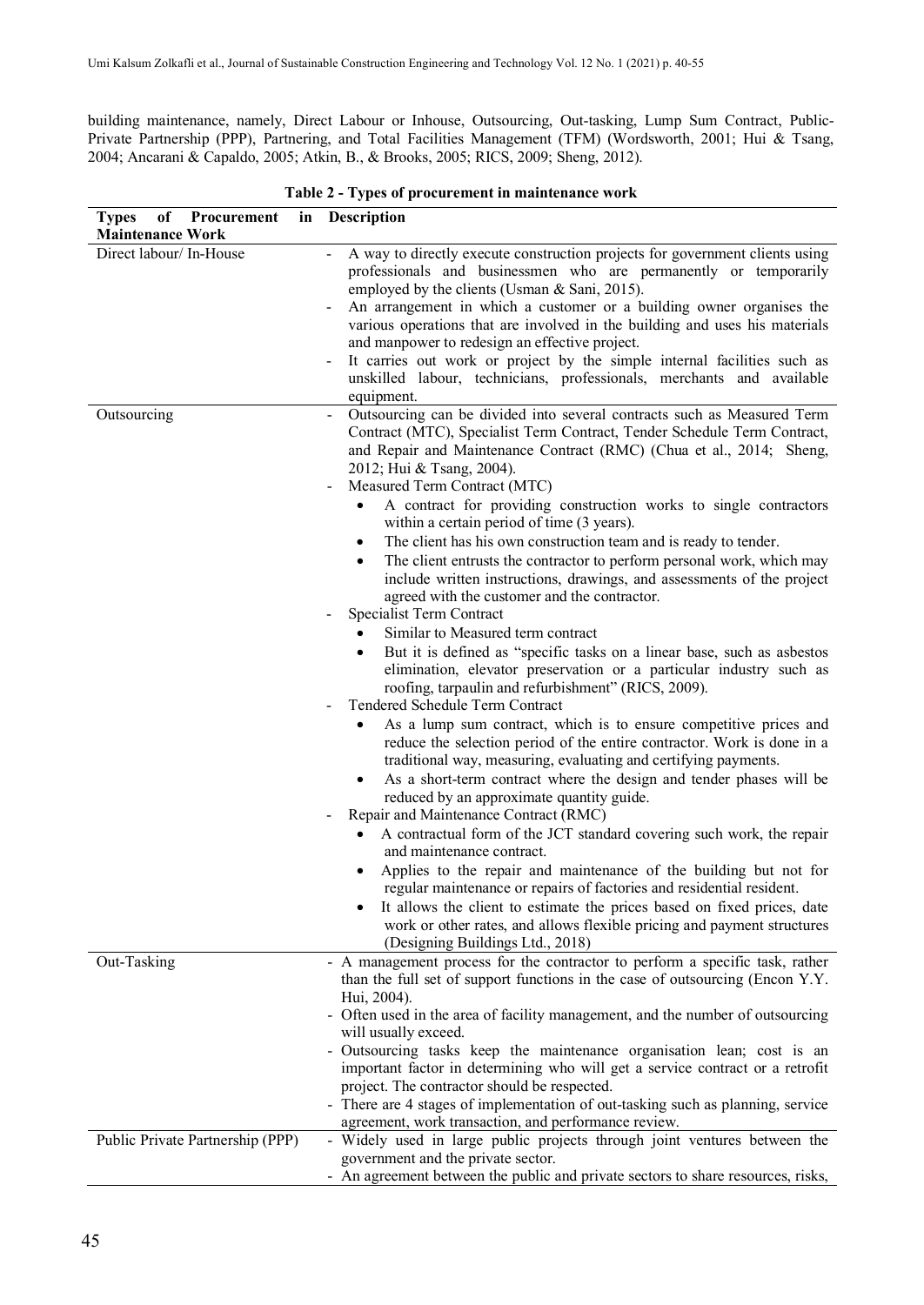|                     |            | and rewards among partners.                                                      |
|---------------------|------------|----------------------------------------------------------------------------------|
|                     |            | - PPP begins with joint risk acceptance, estimates the cost and expects a return |
|                     |            | as well as designing to achieve all construction goals through the               |
|                     |            | collaboration between the two parties (Loosemore M, 2008).                       |
| Facilities<br>Total | Management | - Development of management contractor prospects, FM suppliers will provide      |
| (TFM)               |            | all or at least most of the FM services to customer organisations through        |
|                     |            | strategic partnerships, joint ventures, subsidiaries or internal resources.      |
|                     |            | - Provide a complete FM solution or "one-stop service", managing multiple        |
|                     |            | facility services is a time-consuming, complex, and costly commitment,           |
|                     |            | especially for organisations with multiple attributes in different locations.    |
| Partnering          |            | - A concept that provides a framework for building common goals between          |
|                     |            | teams, trying to reach a consistent dispute resolution process and encouraging   |
|                     |            | the principles of continuous improvement.                                        |
|                     |            | - The framework integrates trust, collaboration, and teamwork into a             |
|                     |            | fragmented process that enables industry participants to work together and       |
|                     |            | focus on project goals.                                                          |

#### **2.3 Factors that Affect the Success of Selecting the Maintenance Procurement**

Chan et al. (2001) have stated that the poor performance of construction projects is due to improper use of procurement. Commonly, there are several factors that affect the selection of procurement methods such as time, quality, price certainty, risk, and others (Love et al., 1998). Basically, the time is determined from the initial phase to the maintenance phase. Therefore, the duration of the project evaluation needs to be determined early in the planning phase. This means they need a procurement method that is fully planned at the beginning of the construction period to achieve the required completion time. Another factor that influences the choice to maintain procurement success is the quality level. It is worth noting that the procurement arrangements that are used do not consider the quality level to be severely affected, but depend on the contractor's experience with the procurement method and the accuracy of the contract documents that are provided by the designer and consultant. Quality is a set of basic characteristics that meet the customer's requirements. Collier (1982) has said that "The quality of construction engineering is usually handled under contract conditions, especially in technical specifications." Price certainty is another factor that influences the success of choosing to maintain procurement. In the beginning, the total cost of the project must be confirmed. Price certainty will change throughout the project. By obtaining a fixed price before the project is established enables the surveyor to generate approximate estimates for the client so that the project cost is within the financial budget. Last but not least, risk avoidance is another factor that influences the success of choosing to maintain procurement. The project is complex to maintain, has a long production cycle and involves many participants and is therefore related to risks and uncertainties. Turner (1990) has pointed out that the client must understand the risks that are involved and consciously transfers the risk to another organisation, or the way risk is consciously passed to another organisation, or how to share the risk between him and another organisation in a certain proportion. Choosing a procurement method is a challenging task for the client due to various factors in managing the maintenance project. Different customers have various needs and specifications, and construction projects in various aspects vary greatly. There is no-one-size fits all approach in choosing a procurement method for maintenance project.

To sum up, green buildings construction brings many benefits in creating healthier environments and enhances the quality of people's lifestyle by maximising the use of natural resources and technologies which protect the environment and reduce energy consumption. However, maintenance issue should be given prior attention before decision is made to implement green buildings in any project. Maintenance is particularly important since construction of a green building usually needs special materials, e.g., green materials and cutting-edge technologies. This study suggests that the application of TPM could bring various benefits to every sector involving maintenance, including the construction sector. In achieving total efficiency of maintenance for a green building project, implementation of TPM necessitates a suitable procurement method. To recap what have been mentioned by Ibbs and Chih (2011) as well as Chua, Ali and Alias (2014), the success, efficiency and performance of a project is hugely influenced by the chosen procurement method. Hence, this study aims to present TPM as a concept for the maintenance of green buildings and establish the best procurement to adopt TPM for the maintenance of green buildings in Malaysia.

# **3. Research Methodology**

This study adopted a qualitative method where semi-structured interviews are used to collect the data that are needed for this study. This method enables the study to include extensive new knowledge and information on the topic of developing TPM procurement framework for the maintenance of green buildings in Malaysia. The interview method has used the face-to-face interview and telephone interview; the face-to-face interview is the core method that is used in this research. Farooq (2015) has said that the principal communication tool is body language, which ensures the correct delivery and understanding of information. Thus, it can gain further information and details through more in-depth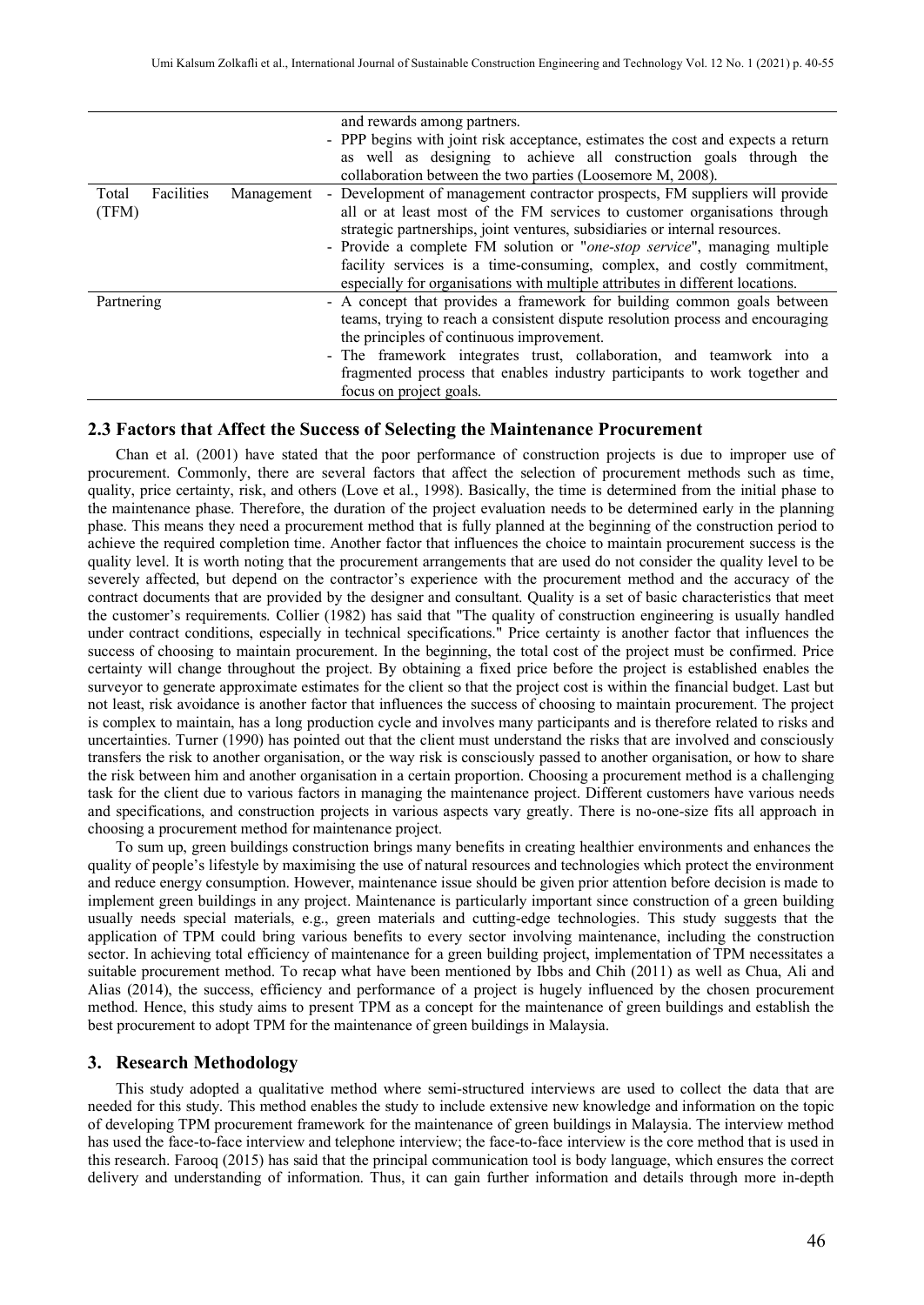questions that are raised by researchers. Hay (2010) has said that the respondents could tell us if there is a misplaced problem through this kind of interview. If it is difficult to agree on face-to-face interviews date, a telephone interview will be used. Barriball, Christian, While, and Bergen (1996) say that the usual method of qualitative research is telephone interviews. The phone is known as the basic electronic tool for interpersonal communication and forms a new understanding of spoken language (Hopper, 1992). Since this study is focusing on the procurement methods in maintaining the green buildings, therefore the respondents who are being selected are facility managers, project managers, and surveyors. The respondents must have at least 5 years of experience in building maintenance works. Since the population of the respondents with good knowledge or practicing maintenance works is very small, Latham (2007) in his research has suggested that the researchers can rely on previously determined team members to identify other people who might have the same characteristics as the existing teams through snowballs sampling. Meanwhile, the recommendations of the potential respondents of the respondents will facilitate the process of collecting data and in obtaining the required sample size. A study by Ness (2015) has shown that in qualitative research, the number of interviews that are required to manage data saturation is an amount that cannot be quantified, but interviews will be carried out as much as possible. The identification tags that are used for interviewees are J01 to J07. The duration of each interview is 45 minutes to 1 hour. Interviews were conducted through face-to-face interviews, except for J03 and J05, which were conducted by telephone interviews. Due to the difficulty of reaching an agreement on the date of the meeting. A total of 8 open-ended questions have been designed for the interview questions. There are 4 questions regarding the TPM concept in Malaysia and the other 4 questions regarding the maintenance procurement of green buildings in Malaysia. All data were analysed using the thematic and content analysis.

# **4. Result and Discussion**

In this study, two facility managers, two project managers, and three surveyors were interviewed. Three of them were from the public sector and another four of them from the private sector.

| <b>Interviewee</b> | Gender | <b>Job Title</b>        | Working<br><b>Experiences (Years)</b> | <b>Sector</b> | <b>Mode of Interview</b> |
|--------------------|--------|-------------------------|---------------------------------------|---------------|--------------------------|
| J <sub>0</sub> 1   | Male   | <b>Facility Manager</b> | 7                                     | Public        | Face-to-Face             |
| $J_{02}$           | Male   | <b>Facility Manager</b> | 16                                    | Public        | Face-to-Face             |
| J <sub>03</sub>    | Male   | Project Manager         | 21                                    | Private       | Telephone                |
| J04                | Male   | Project Manager         | 30                                    | Private       | Face-to-Face             |
| J <sub>05</sub>    | Male   | Surveyor                | 18                                    | Private       | Telephone                |
| J06                | Male   | Surveyor                | 6                                     | Public        | Face-to-Face             |
| J07                | Male   | Surveyor                | 17                                    | Private       | Face-to-Face             |

| Table 3 - Background of the interviewees |  |  |
|------------------------------------------|--|--|
|------------------------------------------|--|--|

All of the respondents are very experienced in green building maintenance. All information from the interviews have been transcribed into text. The ideas and opinions that are shared by respondents are highlighted and discussed as follows:

# **4.1 Total Productive Maintenance (TPM) Concept in Malaysia**

Interviewees were asked questions about the Malaysian TPM concept. First, whether they have heard about the concept of TPM and to determine their understanding of the concept. Next, the opinion of the interviewees on the construction industry's implementation and adoption of the TPM concept. Finally, whether the eight pillars of TPM can effectively carry out building maintenance.

# **4.1.1 Total Productive Maintenance Concept**

The purpose of this section is to analyse the respondents understanding on the Total Productive Maintenance Concept. Based on the data in Table 4, 43% of the respondents, which are J02, J05, and J07, understand the TPM concept clearly. J02 and J05 that represent 29% of the respondents have said TPM is not new in the manufacturing field, but not in the construction sector. Therefore, it will have some differences in different fields. Interviewee J07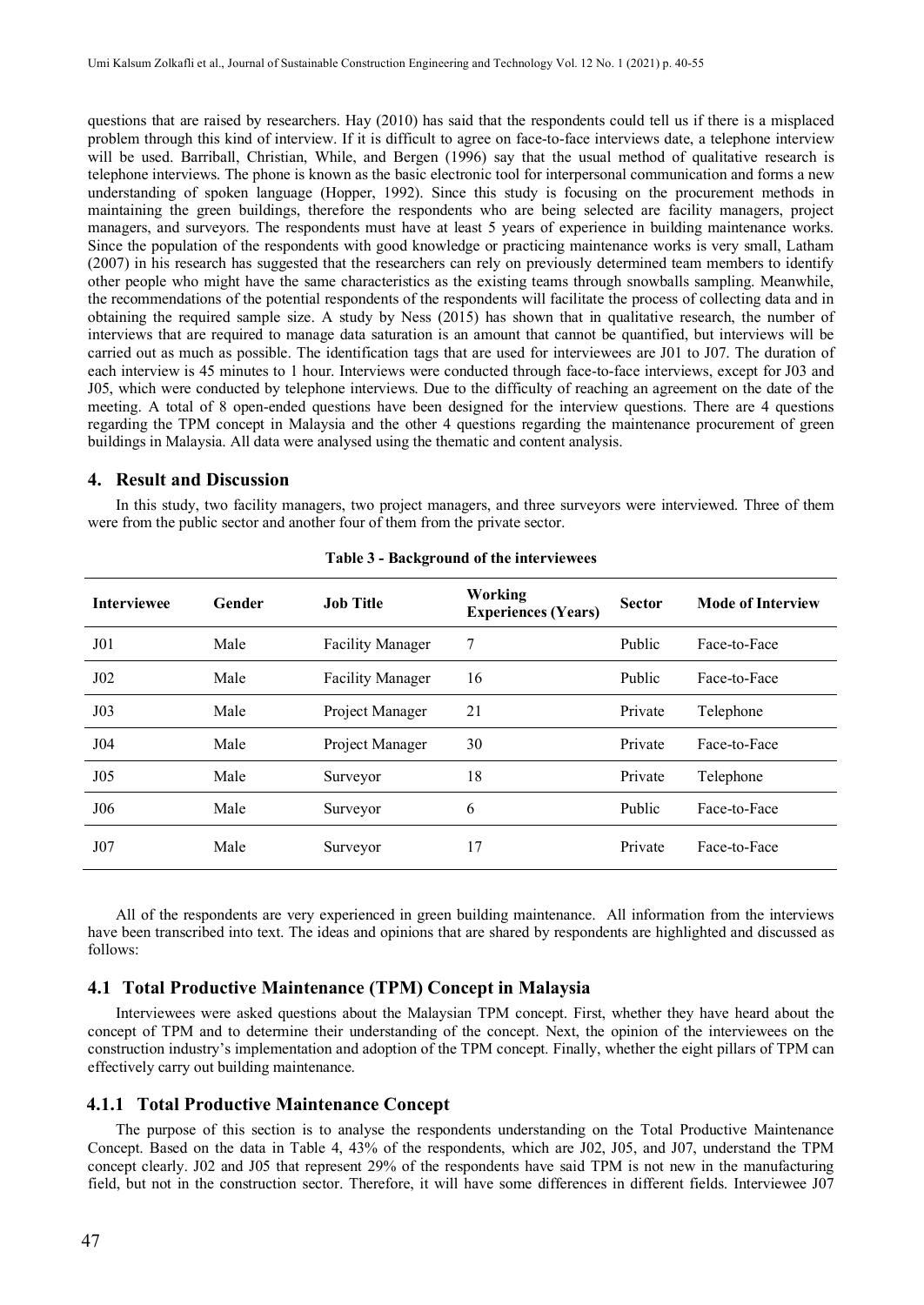representing 14% of the respondents has said that the TPM concept is mainly practice in the manufacturing field. Based on the result it can be concluded that the TPM concept is not very popular in the construction industry. Among the four respondents, they interpret it as a new concept that can improve or ensure the sustainability of the building. This result compliment with the research finding that has been done by Bakri et al. (2014), "Malaysia had not yet adopted Total Productive Maintenance (TPM) in the construction industry."

| <b>Interviewees</b> | Do You Know About the Total Productive Maintenance (TPM) Concept? If Yes, Can You<br><b>Please Further Explain?</b>                                                                                                                                                                    |
|---------------------|----------------------------------------------------------------------------------------------------------------------------------------------------------------------------------------------------------------------------------------------------------------------------------------|
| J01                 | No. Has no idea what it is. It may be related to maintenance.                                                                                                                                                                                                                          |
| $J_{02}$            | Yes. TPM is not new in the manufacturing field, but not in the construction sector. Therefore, it will<br>have some differences in different fields.                                                                                                                                   |
| J <sub>03</sub>     | No. It probably is a new concept. It may involve sustainability or life cycle to ensure the sustainability<br>of buildings.                                                                                                                                                            |
| J <sub>04</sub>     | No. It probably is a new thing. It may involve sustainability or life cycle or green building design.<br>Perhaps sourcing appropriate materials or resources to ensure the sustainability of green buildings                                                                           |
| J05                 | Yes. TPM was not actually new in the building and construction industry. Philosophically, it aims for<br>optimisation. Practically, however, this concept might entail different scenarios and perspective as it<br>normally highly influenced by regional context, including Malaysia |
| J06                 | No. Has no idea what it is. It may be related to maintenance.                                                                                                                                                                                                                          |
| J07                 | Yes. TPM practice much in manufacturing fields.                                                                                                                                                                                                                                        |

#### **Table 4 - The understanding or explanation TPM concept**

# **4.1.1.1 Implementation of Total Productive Maintenance (TPM) in Construction Industry**

Table 5 shows a result on the respondent opinion on TPM implementation in the construction industry. All respondents have agreed that TPM could be implemented in the construction industry. Respondent J05 further elaborates that modification needs to be done especially in the area of legal, technical, safety, risk and etc. Respondent J07 is of the opinion that TPM pillars can be used as policies and be incorporated into building maintenance contracts and maintenance supervision. It is being spun off from manufacturing and can be used for local maintenance operations. The most important part is the overall strategy of the top policy, how to incorporate it into the organisation and how to adopt the TPM concept in the maintenance field. This result agrees with Peter (2016) and Bakri et al., (2014) where they have clearly stated that the adopting of TPM is a strategic decision in the maintenance of green building because it will improve the environmental sustainability.

#### **Table 5 - Opinion of the respondents on the construction industry implementation and adaptation of the TPM concept**

| <b>Interviewees</b> | Do You Think Total Productive Maintenance (TPM) Concept Can Be Implemented in the                     |  |  |  |
|---------------------|-------------------------------------------------------------------------------------------------------|--|--|--|
|                     | <b>Construction Industry?</b>                                                                         |  |  |  |
| J01                 | Possible, no doubt.                                                                                   |  |  |  |
| J02                 | This is theoretically feasible, but it actually requires modification of the construction industry.   |  |  |  |
|                     | Therefore, if it is not very difficult, it is best to compare in the same field.                      |  |  |  |
| J03                 | Possible, no doubt.                                                                                   |  |  |  |
| J04                 | Possible, no doubt.                                                                                   |  |  |  |
| J <sub>05</sub>     | Theoretically possible, yet practically need modifications with regards to the Malaysian construction |  |  |  |
|                     | industry. Many other factors to be considered prior to implementation: legal aspect, procedures,      |  |  |  |
|                     | guidelines, technical, economic and social dimension (sustainable construction & development $\&$     |  |  |  |
|                     | planning), safety and risk aspects and etc. All of these will make the adoption is facing substantial |  |  |  |
|                     | issues and challenges, yet it is crucial.                                                             |  |  |  |
| J06                 | It is theoretically possible, but in practice, it may have problems.                                  |  |  |  |
| J07                 | Yes, it is possible to integrate TPM's policies into building maintenance practices that have been    |  |  |  |
|                     | completed or deployed in any building or asset that is currently practiced in Malaysia. These pillars |  |  |  |
|                     | can be used as policies and incorporated into building maintenance contracts and maintenance          |  |  |  |
|                     | supervision. It is being spun off from manufacturing and can be used for local maintenance            |  |  |  |
|                     | operations. The most important part is the overall strategy of the top policy, how to incorporate it  |  |  |  |
|                     | into the organisation and how to adopt the TPM concept in the maintenance field.                      |  |  |  |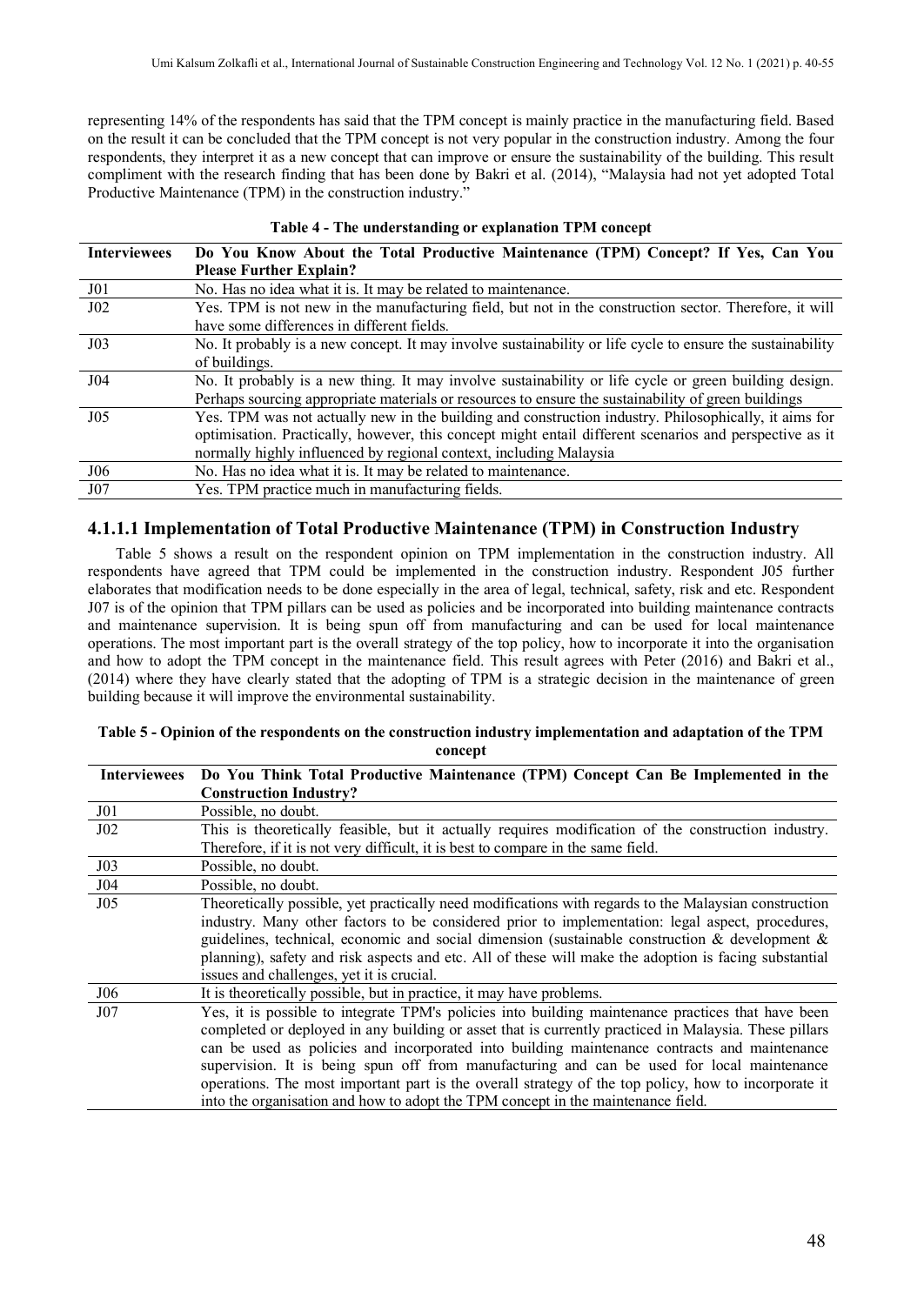# **4.1.1.2 Eight Pillars of Total Productive Maintenance (TPM) can Effectively Carry Out Maintenance Operation**

The effectiveness of the eight pillars of TPM that can effectively carry out building maintenance operation is shown in Table 6. All respondents have agreed that the most effective pillars are planned maintenance. 87.14% of the respondents have agreed that training and education, quality management, office TPM, and safety, health & environments are important. 57.14% of the respondents think that focused improvement is effective and 14.29% is of the opinion that autonomous maintenance is effective.

|           | Focused<br>improvement | Autonomous<br>maintenance | Planned<br>maintenance | Training and<br>education | Early<br>management | <b>Ouality</b><br>management | Office<br><b>TPM</b> | Safety,<br>Health<br>and<br><b>Environ</b><br>ments |
|-----------|------------------------|---------------------------|------------------------|---------------------------|---------------------|------------------------------|----------------------|-----------------------------------------------------|
| Disagree  | $\mathbf{0}$           | (57.14%)                  |                        | 0                         |                     |                              |                      |                                                     |
| Undecided | $(42.86\%)$            | (28.58%)                  |                        | $(14.29\%)$               | (14.29%)            | $(14.29\%)$                  | $(14.29\%)$          | (14.29%)                                            |
| Agree     | (57.14%)               | $(14.29\%)$               | $100\%$                | o<br>$(85.71\%)$          | $(85.71\%)$         | $(85.71\%)$                  | $(85.71\%)$          | $(85.71\%)$                                         |

|  |  |  |  |  |  |  | Table 6 - Effectiveness of eight pillars of Total Productive Maintenance (TPM) |  |
|--|--|--|--|--|--|--|--------------------------------------------------------------------------------|--|
|--|--|--|--|--|--|--|--------------------------------------------------------------------------------|--|

# **4.1.2 Maintenance Procurement of Green Buildings in Malaysia**

All respondents were asked questions regarding the maintenance procurement of green buildings in Malaysia. The questions are as follows:

- 1. The differences of the maintenance procurement between a normal building and the green building;
- 2. Types of maintenance procurement used in the construction fields;
- 3. Method that was used to select the procurement; and
- 4. The issues of selecting the maintenance procurement were asked to the respondents.

# **4.1.2.1 Differences in the Maintenance Procurement between Normal Building and Green Building**

All respondents except J05 have responded that there are not much differences of maintenance procurement between the normal building and the green building. 57% of the respondents except J03, J05 and J07 is of the opinion that maintenance procurement differs only in the specification section and it should be modified to meet the green building maintenance requirements. They are also of the opinion that special provisions or requirements for the maintenance of green buildings should be added to the standard form of contract. Respondent J03 has mentioned that green building is a low carbon emission, and apart from the design, in order to implement TPM, procurement of material during construction stage is the key factor for the successful implementation of TPM. Respondent J05 has said that green building procurement needs to be aligned to the factories or theme or dimension domain in TPM. Respondent J07 has said that there is no difference between normal buildings or green buildings. It depends on the client's organisational leadership and maintenance strategy. Ibbs and Chih (2011) as well as Chua, Ali and Alias (2014), mentioned that, the success, efficiency and performance of a project is hugely influenced by the chosen procurement method

# **4.1.2.2 Types of Maintenance Procurement used in the Property Management Sectors**

Table 7 and Figure 2 show the analyses on the types of maintenance procurement. The top three procurement methods being ranked by the respondents are out-tasking, lump sum and term contract. And this is followed by repair and maintenance contract, total facilities management and public private partnership. The lowest ranked are cost reimbursement contract, partnering, in house and other. In general, it can be concluded that for the public project the most frequently used procurement is facilities management contract, whereas for private project the most popular procurements for green building maintenance are the lump sum contract, out-tasking contract and term contract.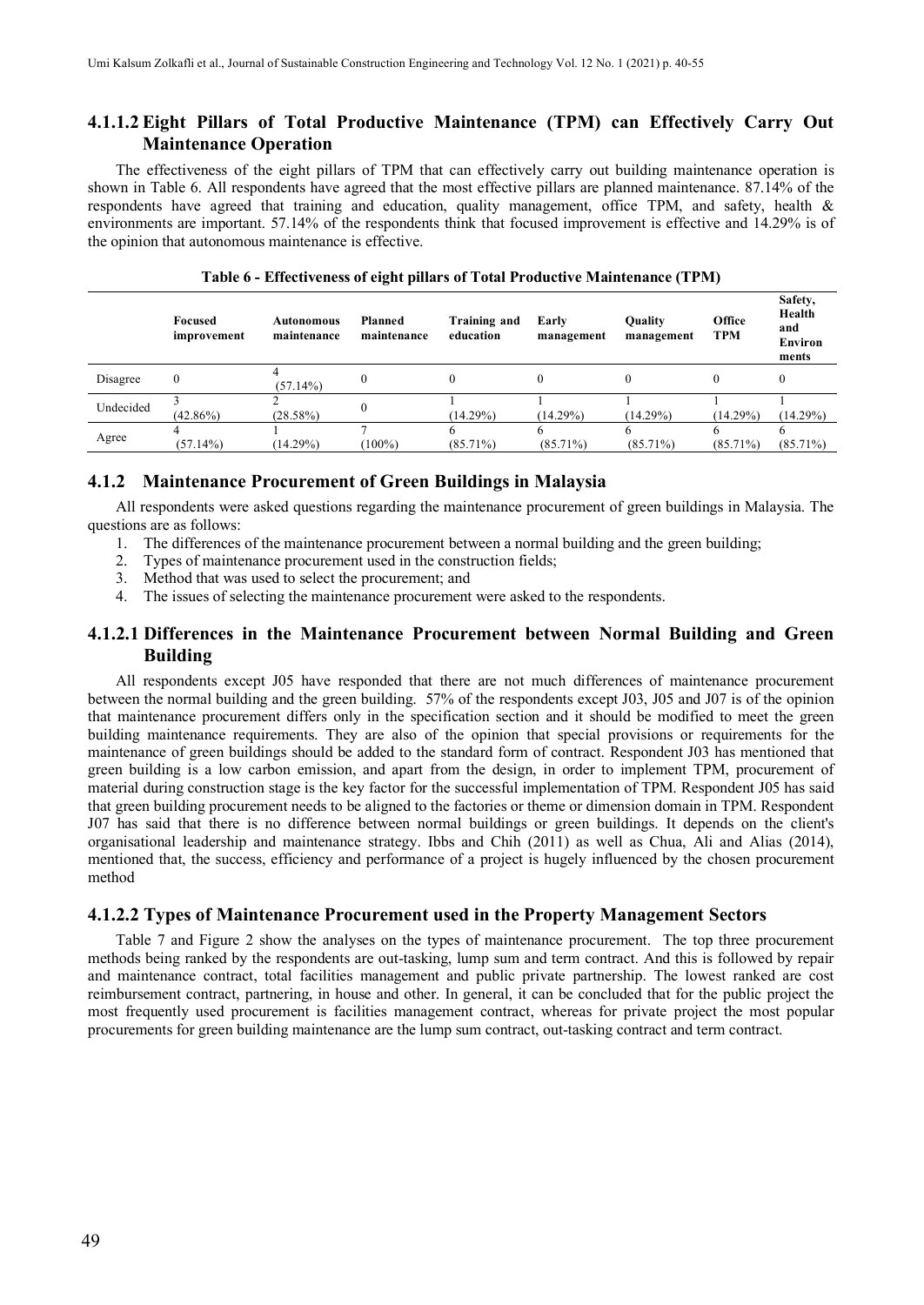| Interviewees    | Types of Maintenance Procurement                                                    |  |  |  |
|-----------------|-------------------------------------------------------------------------------------|--|--|--|
| $J01$ and $J06$ | - Out-Tasking contract and facilities management is been used for a public project. |  |  |  |
|                 | - The facilities management is part of total facilities management                  |  |  |  |
| J(0)            | - Out-Tasking has mostly been used for previous public projects.                    |  |  |  |
|                 | - Facility Management has recently been used for public projects                    |  |  |  |
| J03 and J04     | - Lump Sum contract or Term contract                                                |  |  |  |
| J <sub>05</sub> | - Lump Sum contract, Out-tasking and Public-Private Partnership (PPP)               |  |  |  |
| J <sub>07</sub> | - Term contract, Repair and Maintenance Contract (RMC) and Out-Tasking              |  |  |  |

#### **Table 7 - Types of maintenance procurement**



#### **Fig. 2 - Types of maintenance procurement**

#### **4.1.2.3 The Issues in selecting the Green Building Maintenance Procurement**

Issues on selected maintenance procurement can be categorised based on the public and private sector. Respondent J01 and J06, both are of the opinion that there are no issues on selecting the maintenance procurement in public projects. They have further added that, the procurement in public green building projects will mostly adopt the facilities management contract. Respondent J02 has stated that problems may arise in choosing the maintenance procurement method, and elaborates that the project's scope of work and budget will affect the choice of procurement method. Besides that, time, cost, manpower, and material resources will also influence the procurement method. Respondent J03 and J04 share the same opinion where they have said that there are no issues in selecting the green building maintenance procurement; they elaborate that client's needs are the most important factor in choosing the right procurement method. Respondent J05 has stated that legal, technical, economic, social, and environmental are among the factors that will influence the choice of green building maintenance procurement. Respondent J07 is of the opinion that due to the lack of knowledge and competitiveness, a consultant will normally be appointed to advise the appropriate procurement method for the maintenance of green buildings.

It can be concluded that there is no major problem in choosing the maintenance procurement for a green building, as different organisation has different objectives and goal in choosing the right procurement system for its maintenance. Procurement is one of the most important parameters for project success and customer satisfaction (Love, Mistry, & Peter Davis, 2010). Procurement methods act as a significant part in determining and defining the form of contractual methods and the relationship within the people in the project (Ghadamsi, 2016).

# **4.1.3 Total Productive Maintenance (TPM) Procurement Framework for Maintenance of Green Building**

Based on this study, a TPM procurement framework for maintaining green buildings in Malaysia has been developed. The framework can be used to maintain green buildings and improve efficiency and effectiveness in Malaysia's maintenance sector. The TPM procurement framework is as shown in Figure 3.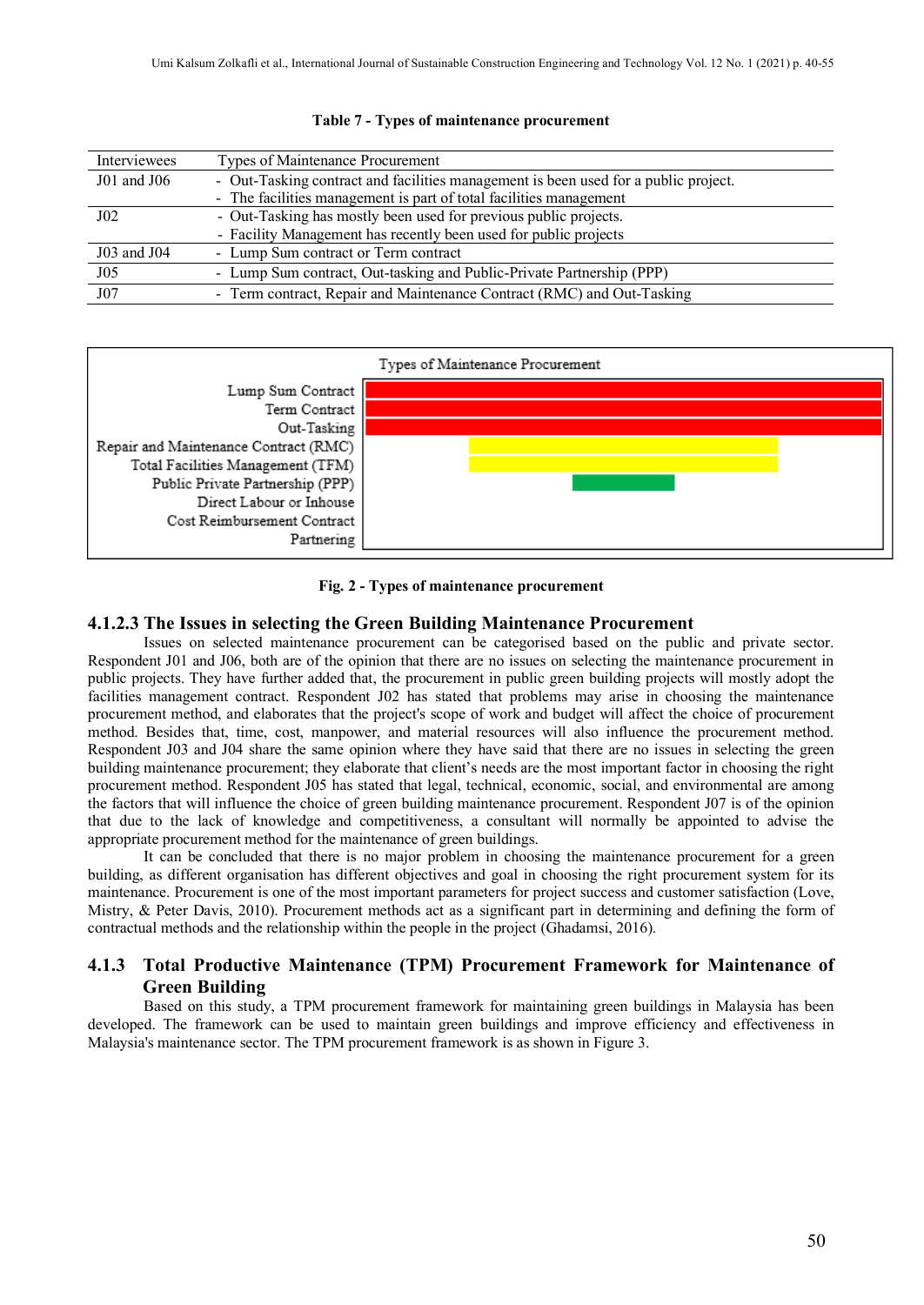

**Fig. 3 - Total Production Maintenance (TPM) Procurement Framework**

# **5.0 Conclusion**

Throughout the study, it can be concluded that the maintenance sector is not ready to adopt the Total Productive Maintenance (TPM) concept. Result show that most of the respondents in the opinion that TPM is a new concept and not widely used in construction industry especially in the maintenance of green buildings. However most of the respondents do not have any objection to adopt TPM concept in maintenance of green buildings in Malaysia. The adoption of the TPM concept for the maintenance of green buildings could improve the productivity of the works and plant efficiency, reduce waste during the maintenance periods and reduce carbon emission. The implementation of TPM could make the system more structured and ensure that the works run smoothly especially in the maintenance of green buildings. In terms of the procurement method in Malaysia there is no specific procurement method that can be used for the Total Productive Maintenance concept implementation. It was identified that for public projects the most appropriate procurement method is Facilities Management Contract whereas for private projects there are the lump sum contract, out-tasking contract and term contract. The results of this study provide practitioners with a new insight into the impromptu creation of a TPM concept that could improve the current building maintenance sector. The policy maker should introduce and promote the importance of TPM to the construction industry in Malaysia.

#### **Acknowledgement**

The authors would like to thank Universiti Malaya (UM) for the research grant No. GPF008F-2018. The authors would also like to extend their gratitude and thanks to Ju-Ann Hor Chu Sieng for her contribution in collecting data for the research project.

# **References**

Abdel Shakour, H. (2011). Construction Contracts. Retrieved From Http://Faculty.Ksu.Edu.Sa/%0aalgahtani/Ge 4021/Ge402-Topic\_10 Contracts.Pdf

Aghili, N., Hakim, A., Mohammed, B., & Sheau-Ting, L. (2016). Key Practice For Green Building Management In Malaysia, 00040, 1–5

Ali, Azlan Shah, Shirley Jin Lin Chua, A. A. (2014). Analytic Hierarchy Process Decision-Making Framework For Procurement Strategy Selection In Building Maintenance Work. Journal Of Performance Of Constructed Facilities, 29(2)

Ancarani, A., & Capaldo, G. (2005). Supporting Decision-Making Process In Facilities Management Services Procurement: A Methodological Approach. Journal Of Purchasing And Supply Management, 11(5–6), 232–241. Https://Doi.Org/10.1016/J.Pursup.2005.12.004

Atkin, B., & Brooks, A. (2005). Total Facilities Management (. (Oxford, Ed.) (2nd Ed.). Blackwell Publishing Ltd

Bakri, A., Rahman Abdul Rahim, A., Mohd Yusof, N., Kartini Mohd Razali, W., Mohdtohid, M.-W., & Anwar Ismail, S. (2014). Issues In Total Productive Maintenance (Tpm) Implementation: Justification Of Employing Case Study Methodology. Applied Mechanics And Materials, 660, 988–994. Https://Doi.Org/10.4028/Www.Scientific.Net/Amm.660.988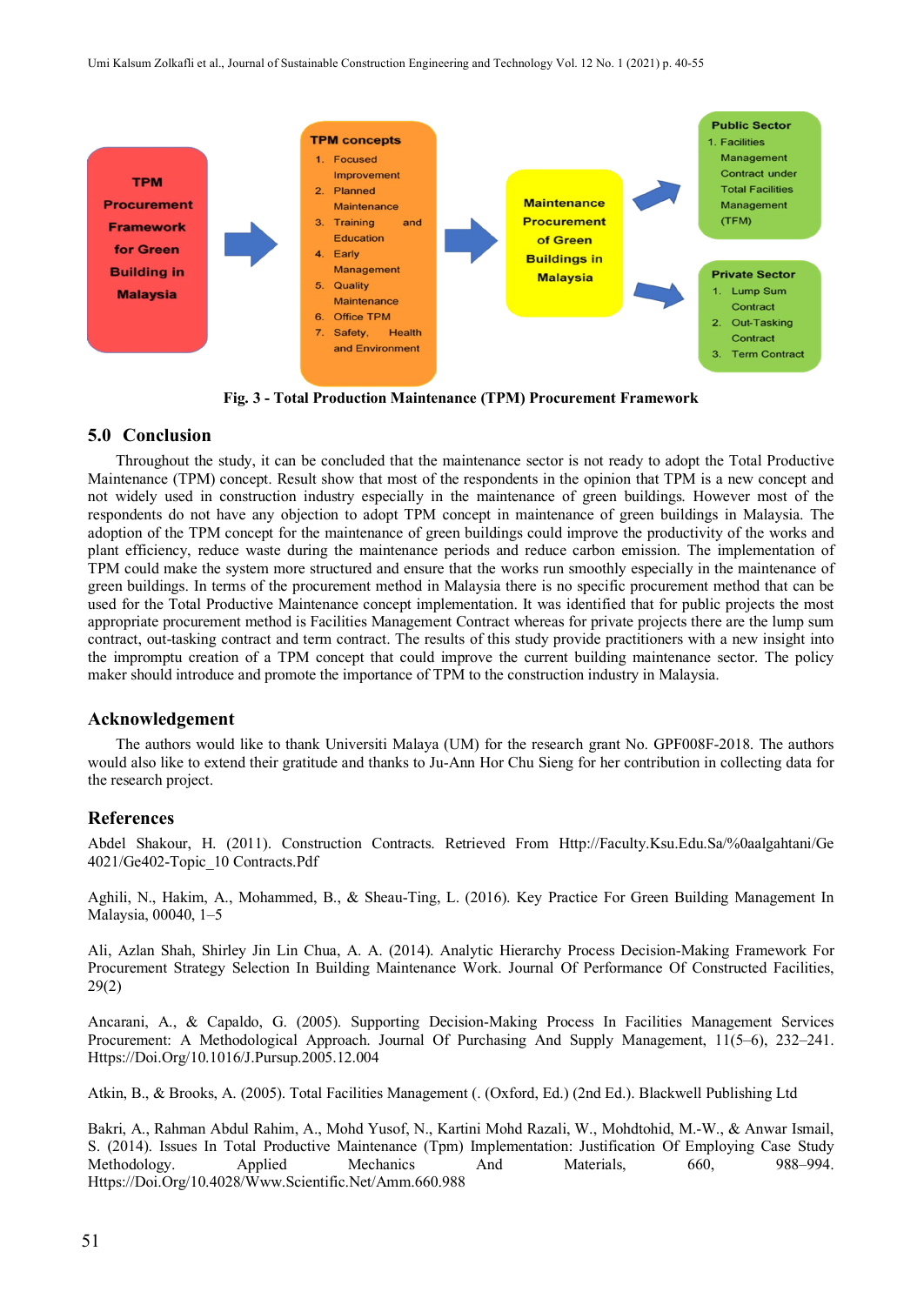Barriball, K. L., Christian, S. L., While, A. E., & Bergen, A. (1996). The Telephone Survey Method: A Discussion Paper. Journal Of Advanced Nursing, 24(1), 115–121

Bordoli, A. B. and D. (2014). A Handbook for Construction Planning and Scheduling. A Handbook for Construction Planning and Scheduling (First Edit). John Wiley & Sons, Ltd

Chan, Lau, H. C. W., Ip, R. W. L., Chan, H. K., & Kong, S. (2005). Implementation Of Total Productive Maintenance: A Case Study. International Journal Of Production Economics, 95(1), Https://Doi.Org/10.1016/J.Ijpe.2003.10.021

Chan, M., Li, Y., Yin, N. C., Hooi, N. S., Heng, S. M., & Lee, T. (2001). Factors Influencing The Selection Of Procurement Systems By Clients, 1–6

Chang, R., & Lu, Y. (2017). Facilitating Systemic Changes Towards Green Buildings: Developing Conceptual Frameworks Of Socio-Technical Transitions. Energy Procedia, 143, 301–306. Https://Doi.Org/10.1016/J.Egypro.2017.12.688

Chua, S. J. L., Ali, A. S., & Alias, A. (2014). Procurement Method Selection For Building Maintenance Projects: The Case Of Malaysian Public Universities. World Journal Of Engineering And Technology, 2(September), 7–13. Https://Doi.Org/10.4236/Wjet.2014.23b002

Davis, P., Love, P., & Baccarini, D. (2008). Building Procurement Methods. Crc Construction Innovation, (June), 8–10. Https://Doi.Org/2006-034-C-02

Designing Buildings Ltd. (2018). Jct Repair And Maintenance Contract. Retrieved From Https://Www.Designingbuildings.Co.Uk/Wiki/Jct\_Repair\_And\_Maintenance\_Contract

El Agha, O. I., & El Sawalhi, N. (2013). Factors Affecting The Selection Of Procurement Methods In The Construction Projects In Gaza Strip. Journal Of Construction In Developing Countries

Encon Y.Y. Hui, A. H. C. T. (2004). Sourcing Strategies Of Facilities Management. Journal Of Quality In Maintenance Engineering, 10(2), 1–16. Https://Doi.Org/Https://Doi.Org/10.1108/13552510410539169

Farooq, M. B. (2015). Qualitative telephone interviews: Strategies for success. Paper submitted to the 18th Annual Waikato Management School Student Research Conference 2015, Hamilton, New Zealand

Forum, I. (2015). Total Productive Maintenance. https://www.industryforum.co.uk/resources/articles/an-introductionto-total-productive-maintenance-tpm/

Fowler, Kimberly & Rauch, E. (2006). Sustainable Building Rating Systems Summary. Contract. 2006. 10.2172/926974

Ghadamsi, A. (2012). The Influence Of Procurement Methods On Project Performance : A Conceptual Framework, 860–871

Ghadamsi, A. (2016). Investigating The Influence Of Procurement Method Selection On Project Performance In Libya, (April)

Greg Richards. (2006). UK: Procurement Methods in the Construction Industry. Retrieved from http://www.mondaq.com/uk/x/38356/real+estate/Procurement+Methods+in+the+Construction+Industry

Hangad, S., Kumar, S., & Siddik, S. (2013). TPM- A Key Strategy for Productivity Improvement in Medium Scale Industry

Hashim, N. A. (2012). Sustainable Building In Malaysia : The Development Of Sustainable Building Rating System

Hashim, S., Habidin, N. F., Conding, J., Ain, N., Jwaya, S. L., Fazdlin, A., & Zubir, M. (2012). Total Productive Maintenance And Innovation Performance In Malaysian Automotive Industry, 3(11), 62–67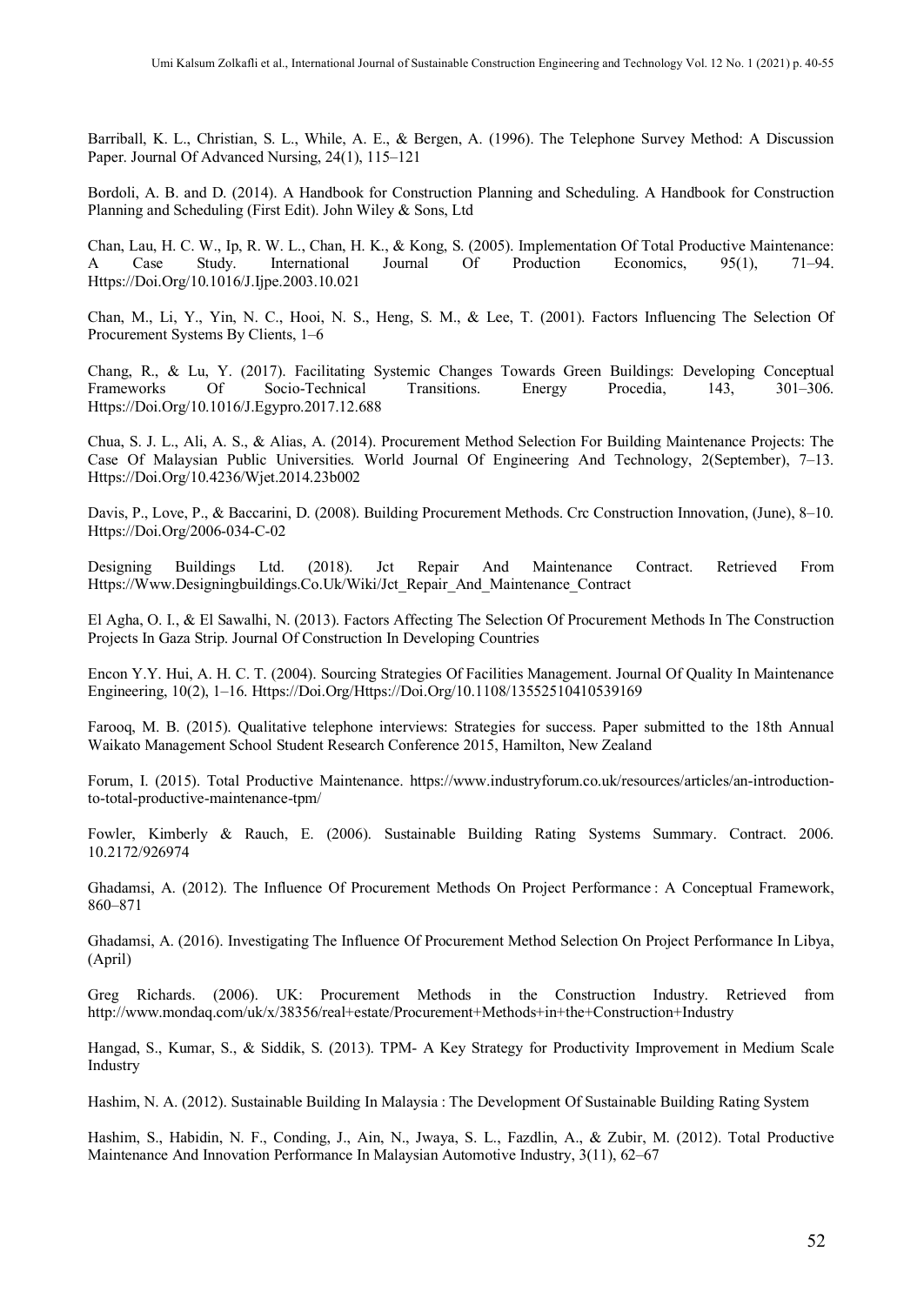Hay, I. (2010). Qualitative Research Method In Human Geography. Oxford University Press

Hermans, M. H. (2014). Sustainable Building Maintenance. http://www.irbnet.de/daten/iconda/CIB8543.pdf

Howe, J. C. (2010). Overview Of Green Buildings (Pp. 3–14). https://sallan.org/pdf-docs/CHOWE\_GreenBuildLaw.pdf

Hopper, R. (1992). Telephone Conversation (Vol. 724). Indiana University Press

Hui, E. Y. Y., & Tsang, A. H. C. (2004). Sourcing Strategies Of Facilities Management. Journal Of Quality In Maintenance Engineering, 10(2), 85–92. Https://Doi.Org/10.1108/13552510410539169

Ibbs, W. And Chih, Y.-Y. (2011). Alternative Methods For Choosing An Appropriate Project Delivery System (Pds). Retrieved From Http://Dx.Doi.Org/10.1108/02632771111178418

Jain, A., Bhatti, R., & Singh, H. (2014). Total productive maintenance (TPM) implementation practice: a literature review and directions. International Journal of Lean Six Sigma (Vol. 5). https://doi.org/10.1108/IJLSS-06-2013-0032

Kerzner, H. (2003). Project Management: A Systems Approach to Planning,Scheduling, and Controlling (8th ed.). John Wiley & Sons, Hoboken,New Jersey

Kumar, H. (2017). Role Of Tpm Paradigms In Achieving. International Journal Of Innovative Research In Science, Engineering And Technology, 6(8), 10. Https://Doi.Org/10.15680/Ijirset.2016.0608116

Larmour. (2011). A Study Of Procurement Routes And Their Use In The Commercial Sector. Interdisciplinary Design For The Built Environment

Latham, B. (2007). Sampling: What Is It? Qualitative Research Methods, 1–13. https://docplayer.net/20989579- Sampling-what-is-it-quantitative-research-methods-engl-5377-spring-2007.html

Lateef, O. A. (2009). Building Maintenance Management In Malaysia. Journal Of Building Appraisal, 4(3), 207–214. Https://Doi.Org/10.1057/Jba.2008.27

Loosemore M, M. C. (2008). Perceptions Of Contractual Risk Allocation In Construction Supply Chains. Engineering Education And Practice, 134(1), 95–105

Love, P. E. D., Skitmore, M., & Earl, G. (1998). Selecting A Suitable Procurement Method For A Building Project. Construction Management And Economics, 16(2), 221–233. Https://Doi.Org/10.1080/014461998372501

Mad-Lazim, H., Ramayah, T., & Ahmad, N. (2008). Total Productive Maintenance And Performance: A Malaysian Sme Experience. International Review Of Business Research Papers, 4(4), 237–250

Masterman, J. W. E. (1992). An Introduction To Building Procurement Systems. London: Spon Press.

Mohd Faris Khamidi, Olanrewaju Abdul Lateef A and AraziIdrus. 2010. Building Maintenance: A Path towards Sustainability. Malaysian Construction Research Journal. 7(2): 47-59

Munshi, S. (2015). What Is Green Architecture, Advantage/Disadvantage, Governing Boards. Retrieved From Https://Curatorhall.Wordpress.Com/2015/05/24/What-Is-Green-Architecture-Advantagedisadvantage-Governing-Boards/

Mwanza, B. G., & Mbohwa, C. (2015). Design Of A Total Productive Maintenance Model For Effective Implementation: Case Study Of A Chemical Manufacturing Company. Procedia Manufacturing, 4(Iess), 461–470. Https://Doi.Org/10.1016/J.Promfg.2015.11.063

Ness, P. I. (2015). Are We There Yet? Data Saturation In Qualitative Research. The Qualitative Report 2015, 20, 1408– 1416

Ninth Malaysian Plan Economic Planning Unit Malaysia (2006)

Oke, S. A. (2011). An Analytical Model For The Optimisation Of Maintenance Profitability.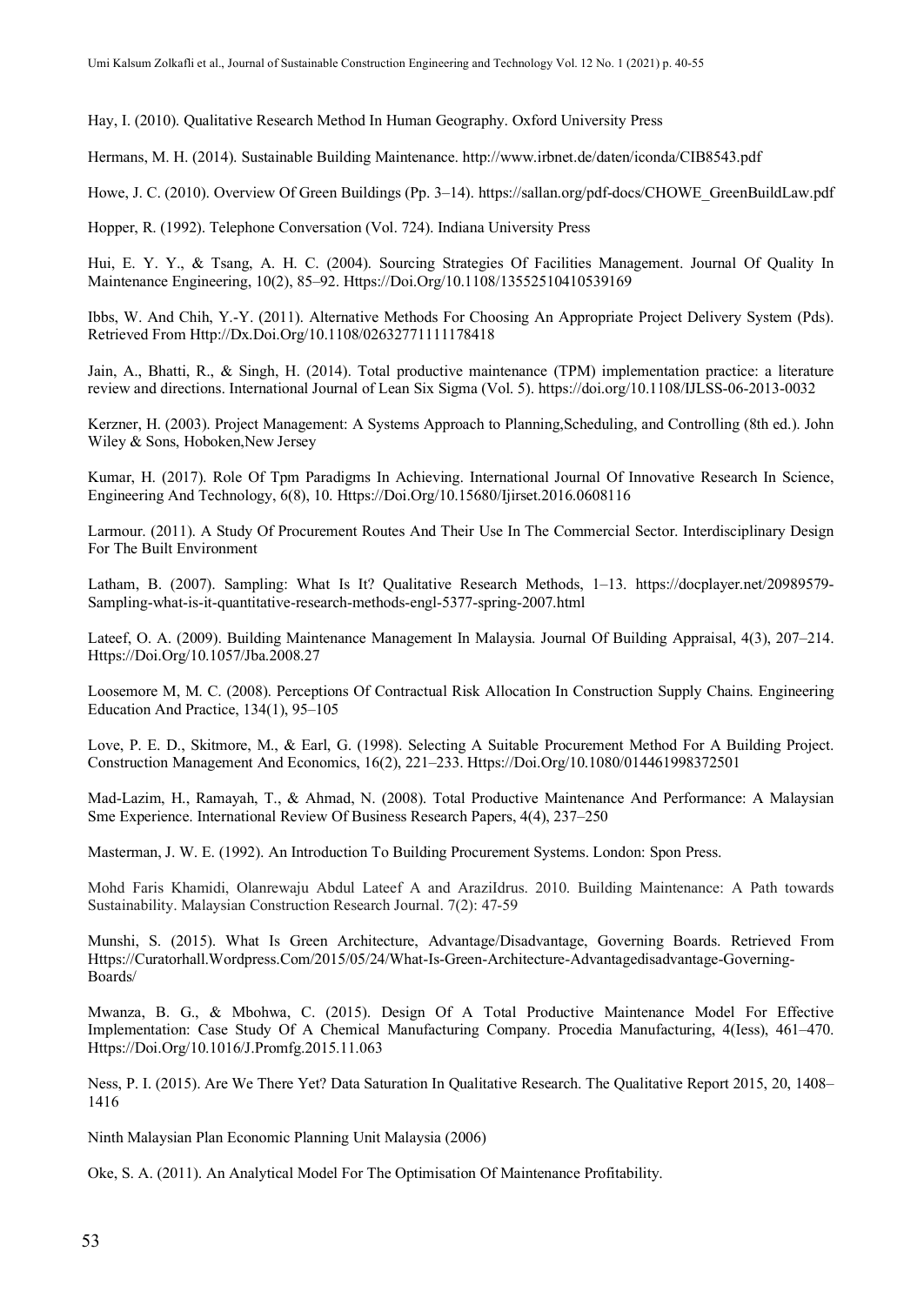Https://Doi.Org/10.1108/17410400510576612

Pandey, S. (2015). Impact Of Green Building Rating Systems On The Sustainability And Efficacy Of Green Buildings:Case Analysis Of Green Building Index, Working Paper, MIT-UTM Malaysia Sustainable Cities Program, 2014−2015 https://scienceimpact.mit.edu/sites/default/files/documents/Pandey.pdf

Park, M., Asce, M., Ji, S., Lee, H., Asce, M., & Kim, W. (2009). Strategies For Design-Build In Korea Using System Dynamics Modeling, 135(11), 1125–1137

Peter, G. J. (2016). Imece2010-37921, 1–9

Poduval, P. S., Pramod, V. R., & Jagathy Raj, V. P. (2015). Interpretive Structural Modeling (Ism) And Its Application In Analyzing Factors Inhibiting Implementation Of Total Productive Maintenance (TPM). International Journal Of Quality And Reliability Management, 32(3), 308–331. Https://Doi.Org/10.1108/Ijqrm-06-2013-0090

Patil. R Chandrashekhar, P. M. N. (2017). Study On Procurement Method Selection Procedure In Construction Industry. International Research Journal Of Engineering And Technology (Irjet), 4(8), 340–348. Retrieved From Https://Irjet.Net/Archives/V4/I8/Irjet-V4i861.Pdf

Rameezdeen, R., Ratnasabapathy, S. (2006). A Multiple Decisive Factor Model For Construction Procurement System Selection. In Proceedings Of The 6th Annual Research Conference Of The Royal Institution Of Chartered Surveyors,University College London, Uk

Rics. (2009). Building Maintenance : Strategy , Planning And Procurement. Royal Institution Of Chartered Surveyors, 1–62

Rwelamila, B. P. D. A., & Edries, R. (2007). Project Procurement Competence And Knowledge Base Of Civil Engineering Consultants: An Empirical Study. Journal Of Management In Engineering, 23(4), 182–192. Https://Doi.Org/10.1061/(Asce)0742-597x(2007)23:4(182)

Sheng, L. C. (2012). Overview Of In-House And Outsourcing Strategies For Property Maintenance And Management Services. The Malaysian Surveyor, 47(1), 54–56

Silverman N. And Mydin A. (2014). Green Technologies For Sustainable Building. Acta Technica Corviniensis– Bulletin Of Engineering Tome, 7(3), 87–94

Singh, R., Gohil, A. M., Shah, D. B., & Desai, S. (2013). Total Productive Maintenance (TPM) Implementation In A Machine Shop: A Case Study. Procedia Engineering, 51(Nuicone 2012), 592–599. Https://Doi.Org/10.1016/J.Proeng.2013.01.084

Swanson, L. (2001). Linking Maintenance Strategies To Performance, International Journal of Prodution Eonomic 70(2001) 237-244

Thwala, W. D And Mathonsi, M. D. (2012). Factors Influencing The Selection Of Procurement Systems In The South African Construction Industry. African Journal Of Business Management, 6(10), 13–26. Https://Doi.Org/10.5897/Ajbm10.978

Trett, D. (2015). Contractual Arrangement. Retrieved From Https://Www.Hkis.Org.Hk/Hkis/General/Events/Cpd-2015016i.Pdf

Turcotte, D., Villareal, J., & Bermingham, C. (2006). The Benefits Of Building Green, University of Massachusetts Lowell. http://www.uml.edu/centers/CFWC

Turner, A. (1990). Building Procurement. London: Macmillan Education Ltd

Uk Essay. (2013). Advantages And Disadvantages Of Green Building, 1–12. Retrieved From Https://Www.Ukessays.Com/Dissertation/Examples/Construction/Green-Building.Php?Vref=1

Usman, N., & Sani, M. (2015). Direct Labour And Contracting System Performance Assessment On Project Delivery, Research Journal of Social Science and Management, Volume 05, No.1, pg 22–26. SSN-2251 1571